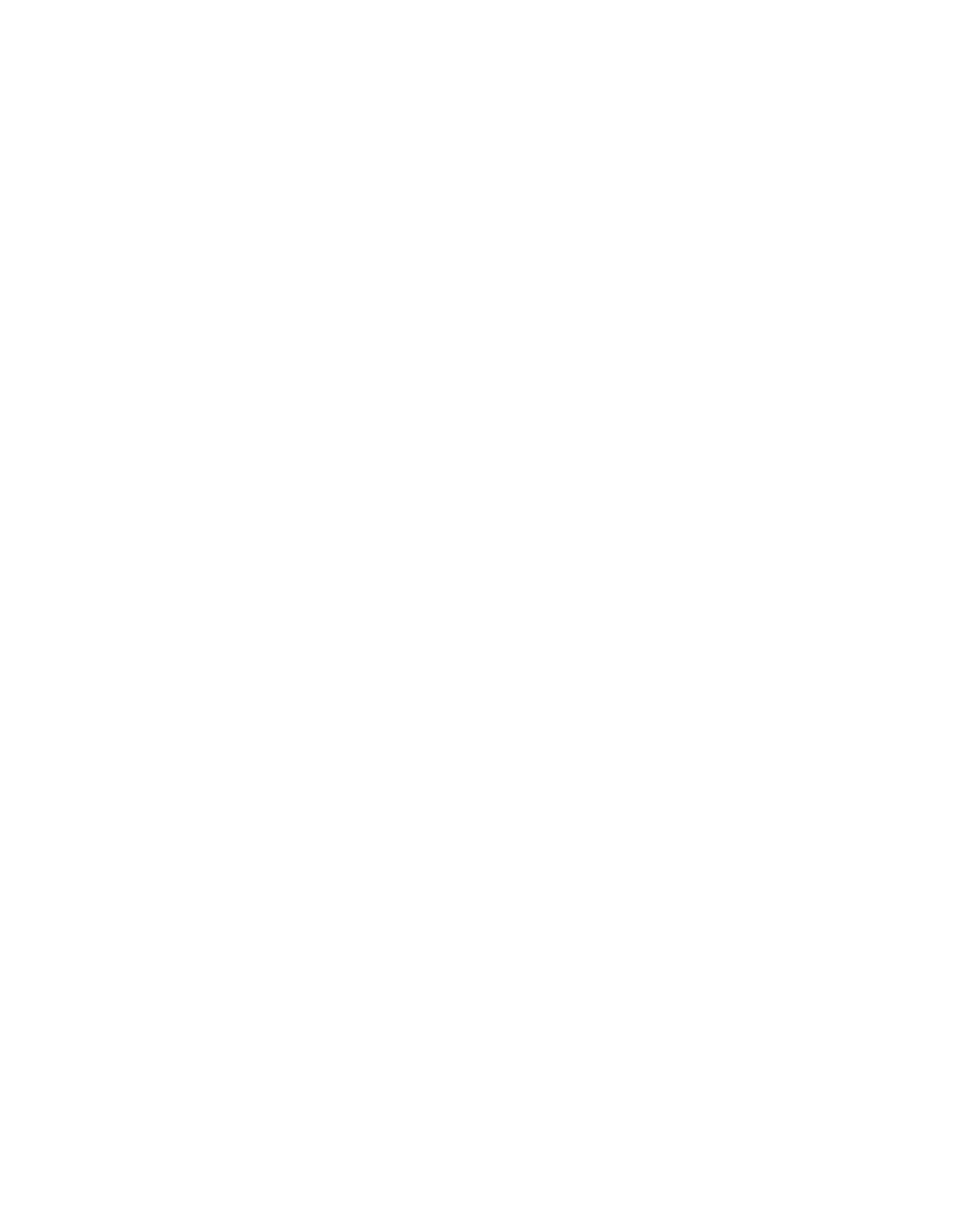# **HAWAII SOLAR INTEGRATION STUDY:** Executive Summary

Kevin Eber and David Corbus *National Renewable Energy Laboratory*

Prepared under Task No. SS13.7010

**Technical Report**

NREL/TP-5500-57215 June 2013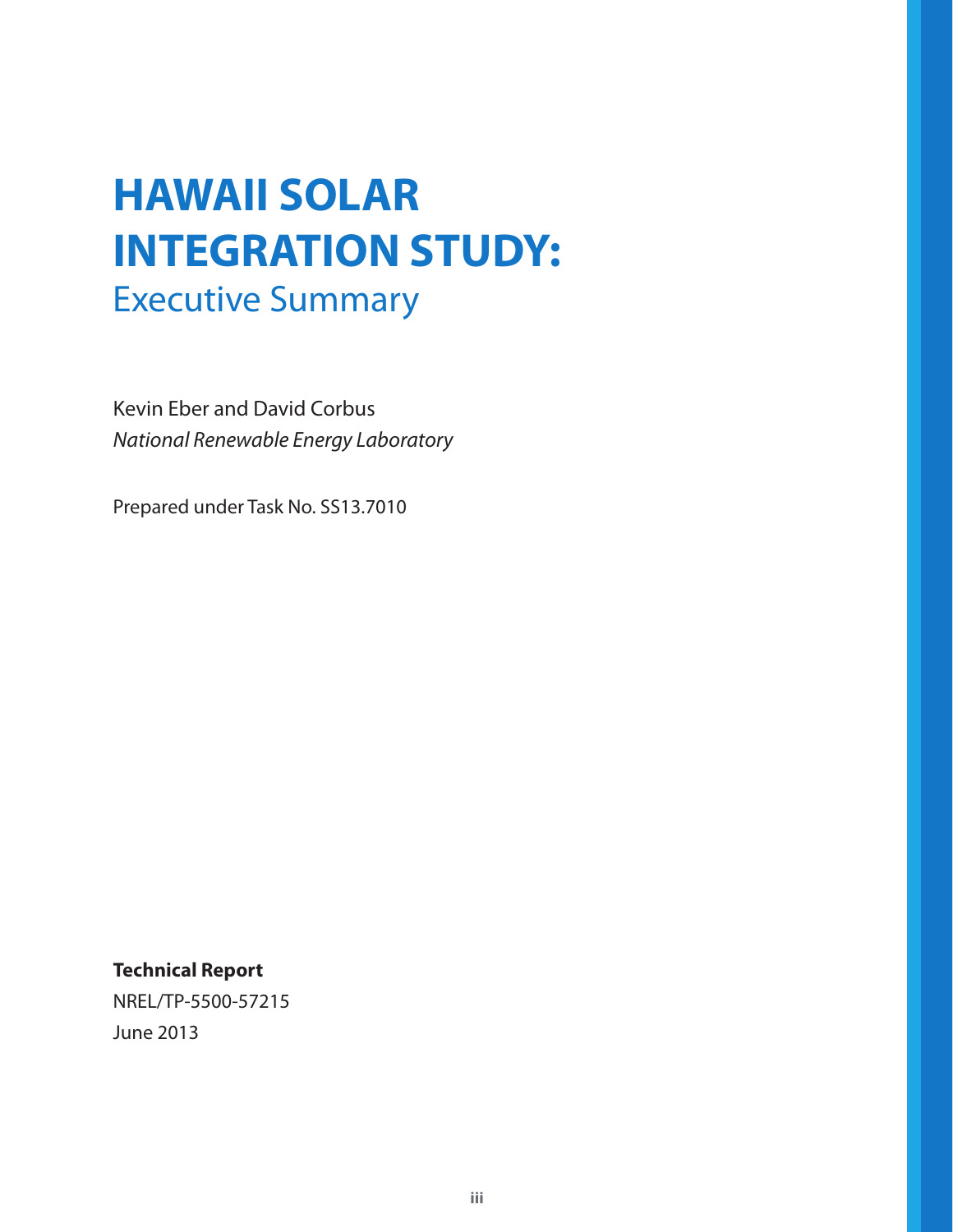### **Notice**

This report was prepared as an account of work sponsored by an agency of the United States government. Neither the United States government nor any agency thereof, nor any of their employees, makes any warranty, express or implied, or assumes any legal liability or responsibility for the accuracy, completeness, or usefulness of any information, apparatus, product, or process disclosed, or represents that its use would not infringe privately owned rights. Reference herein to any specific commercial product, process, or service by trade name, trademark, manufacturer, or otherwise does not necessarily constitute or imply its endorsement, recommendation, or favoring by the United States government or any agency thereof. The views and opinions of authors expressed herein do not necessarily state or reflect those of the United States government or any agency thereof.

Available electronically at http://www.osti.gov/bridge

Available for a processing fee to U.S. Department of Energy and its contractors, in paper, from:

U.S. Department of Energy Office of Scientific and Technical Information P.O. Box 62 Oak Ridge, TN 37831-0062 phone: 865.576.8401 fax: 865.576.5728 email: mailto:reports@adonis.osti.gov

Available for sale to the public, in paper, from:

U.S. Department of Commerce National Technical Information Service 5285 Port Royal Road Springfield, VA 22161 phone: 800.553.6847 fax: 703.605.6900 email: orders@ntis.fedworld.gov

online ordering: http://www.ntis.gov/help/ordermethods.aspx

NREL is a national laboratory of the U.S. Department of Energy, Office of Energy Efficiency and Renewable Energy, operated by the Alliance for Sustainable Energy, LLC.

National Renewable Energy Laboratory 15013 Denver West Parkway Golden, Colorado 80401

*Cover Photos: (top to bottom) NREL 21774, iStock 183255479, iStock 8615905, NREL 06430*

Printed on paper containing at least 50% wastepaper, including 10% post consumer waste.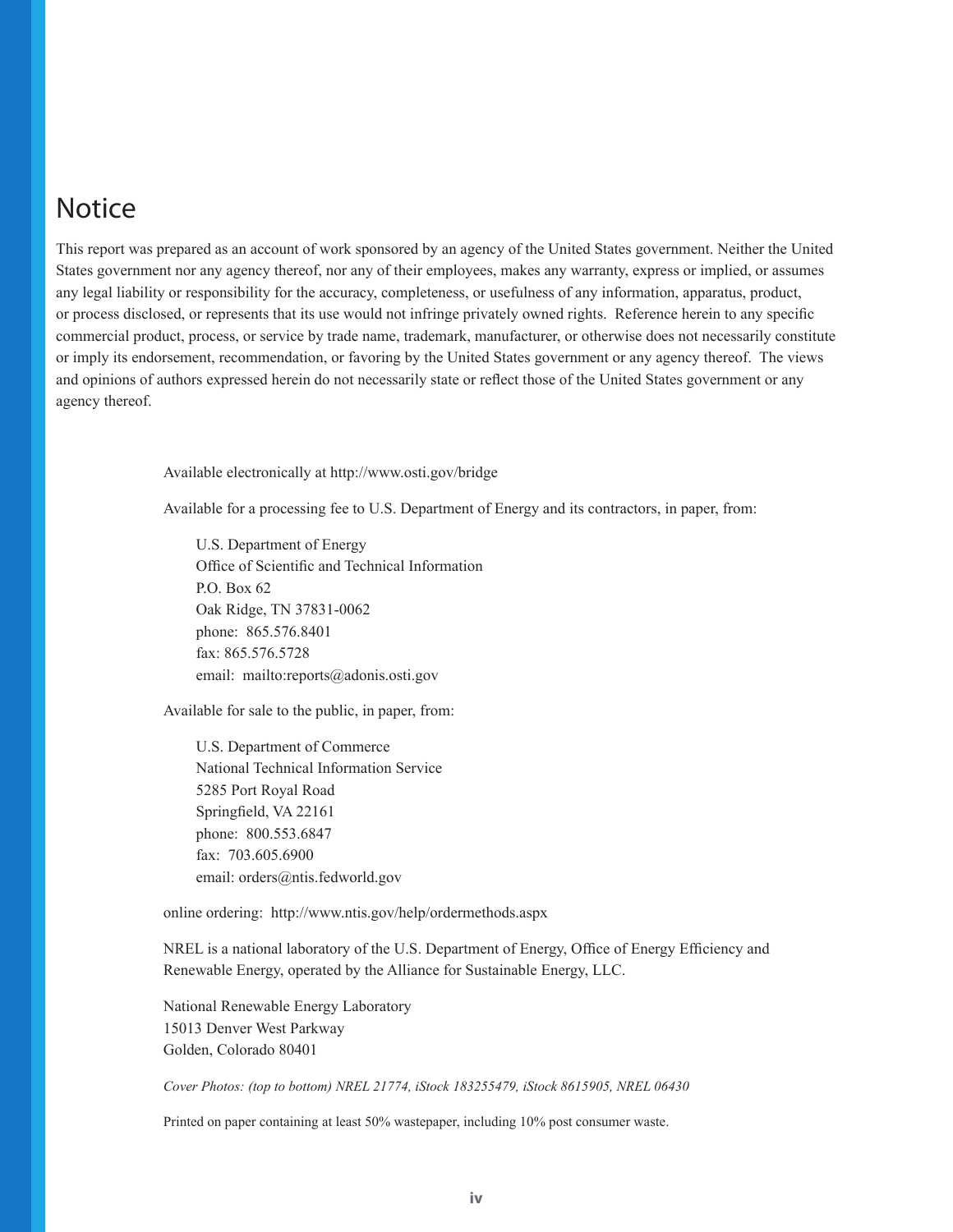# Acknowledgements

This project involved the collaborative efforts of a large interdisciplinary team representing members of several organizations. We gratefully acknowledge their contributions. In addition, we would like to thank Kevin Lynn, Bill Parks, and Steve Lindenberg from the U.S. Department of Energy for their leadership and for sponsoring this work.

#### **Project Managers**

| Richard Piwko  | <b>GE</b> Energy                                       |
|----------------|--------------------------------------------------------|
| Dave Corbus    | National Renewable Energy Laboratory                   |
| Marc DeNarie   | Hawaiian Electric Co.                                  |
| Rick Rocheleau | Hawaii Natural Energy Institute                        |
| Mat McNeff     | Maui Electric Co.                                      |
| Leon Roose     | Hawaii Natural Energy Institute, Hawaiian Electric Co. |

#### **Technical Review Committee Leader**

| Matt Schuerger                | Energy Systems Consulting Services, LLC                                                                                                                                  |  |  |
|-------------------------------|--------------------------------------------------------------------------------------------------------------------------------------------------------------------------|--|--|
| <b>Lead Project Engineers</b> |                                                                                                                                                                          |  |  |
| Gene Hinkle                   | Maui Solar Integration Study                                                                                                                                             |  |  |
| Harjeet Johal                 | Oahu Solar Integration Study                                                                                                                                             |  |  |
|                               |                                                                                                                                                                          |  |  |
| <b>Study Team</b>             |                                                                                                                                                                          |  |  |
| <b>GE Energy Consulting</b>   | Sebastian Achilles, Gene Hinkle, Shakeer Meeran, Robert Woodfield,<br>Gary Jordan, Wei Ren, Durga Gautam, Ryan Konopinski, Mark McDonald,<br>Mark Walling, Denise Benoit |  |  |
| <b>GE Global Research</b>     | Wei Ren, Harjeet Johal, Yan Pan                                                                                                                                          |  |  |
| Hawaiian Electric Co.         | Marc DeNarie, Marc Matsuura, Robert Young, Ron Bushner, Dora Nakafuji,<br>Dean Arakawa, Dean Oshiro, Ross Sakuda, Robert Uyeunten                                        |  |  |
| Maui Electric Co.             | Mat McNeff, Steve Rymsha                                                                                                                                                 |  |  |
|                               |                                                                                                                                                                          |  |  |

Hawaii Natural Energy Institute Rick Rocheleau, Larry Cutshaw, Jay Griffin

National Renewable Energy Laboratory Dave Corbus, Kirsten Orwig

AWS Truepower Michael Brower, Jackie Frank

Energy Systems Consulting Services, LLC Matt Schuerger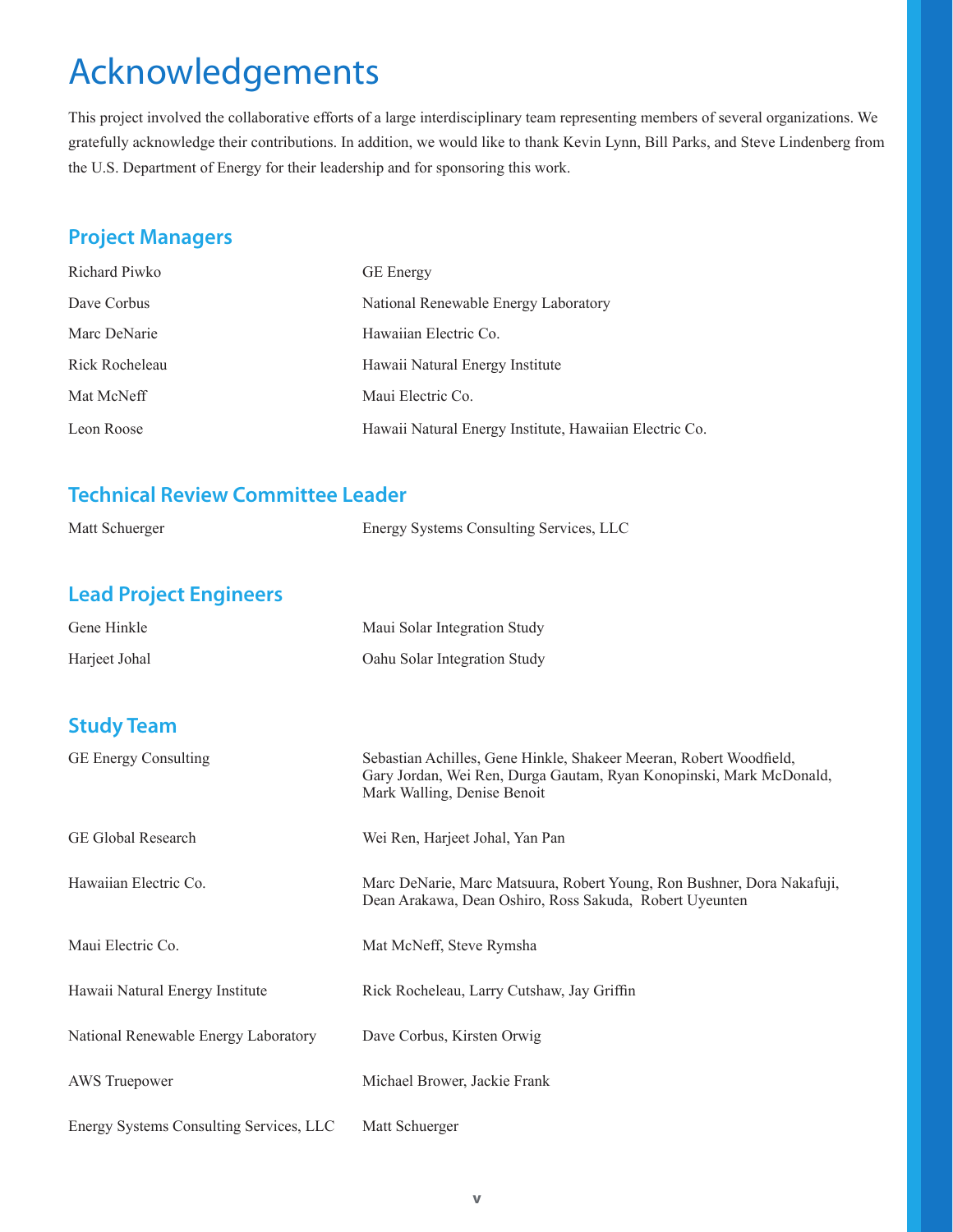### **Technical Review Committee**

| Mike Behnke, Ron Davis                    | <b>BEW</b> Engineering/DNV                                                    |
|-------------------------------------------|-------------------------------------------------------------------------------|
| Dave Corbus                               | National Renewable Energy Laboratory                                          |
| Abe Ellis, Ross Guttromson, James Ellison | Sandia National Laboratory                                                    |
| Brendan Kirby                             | Kirby Consulting                                                              |
| Michael Kintner-Meyer, Frank Tuffner      | Pacific Northwest National Laboratory                                         |
| Kevin Lynn, Venkat Banunarayanan          | U.S. Department of Energy Solar Energy Technologies Office SunShot Initiative |
| Russ Neal                                 | Southern California Edison                                                    |
| <b>Steve Pullins</b>                      | Horizon Energy Group                                                          |
| Rick Rocheleau, Leon Roose, Jay Griffin   | Hawaii Natural Energy Institute                                               |
| John Shindo                               | U.S. Navy                                                                     |
| Charlie Smith                             | Utility Wind Integration Group                                                |
| Jim Spaeth                                | U.S. Department of Energy                                                     |
| Chifong Thomas                            | <b>BrightSource Energy</b>                                                    |
| Aidan Touhy                               | Electric Power Research Institute                                             |
| Keith Yamanaka                            | U.S. Army                                                                     |

### **Hawaii Solar Integration Study Technical Review Committee Observers**

| Mike Champley, Rich VanDrunen | Hawaii Public Utilities Commission      |
|-------------------------------|-----------------------------------------|
| Alison Silverstein            | Hawaii Reliability Standards Work Group |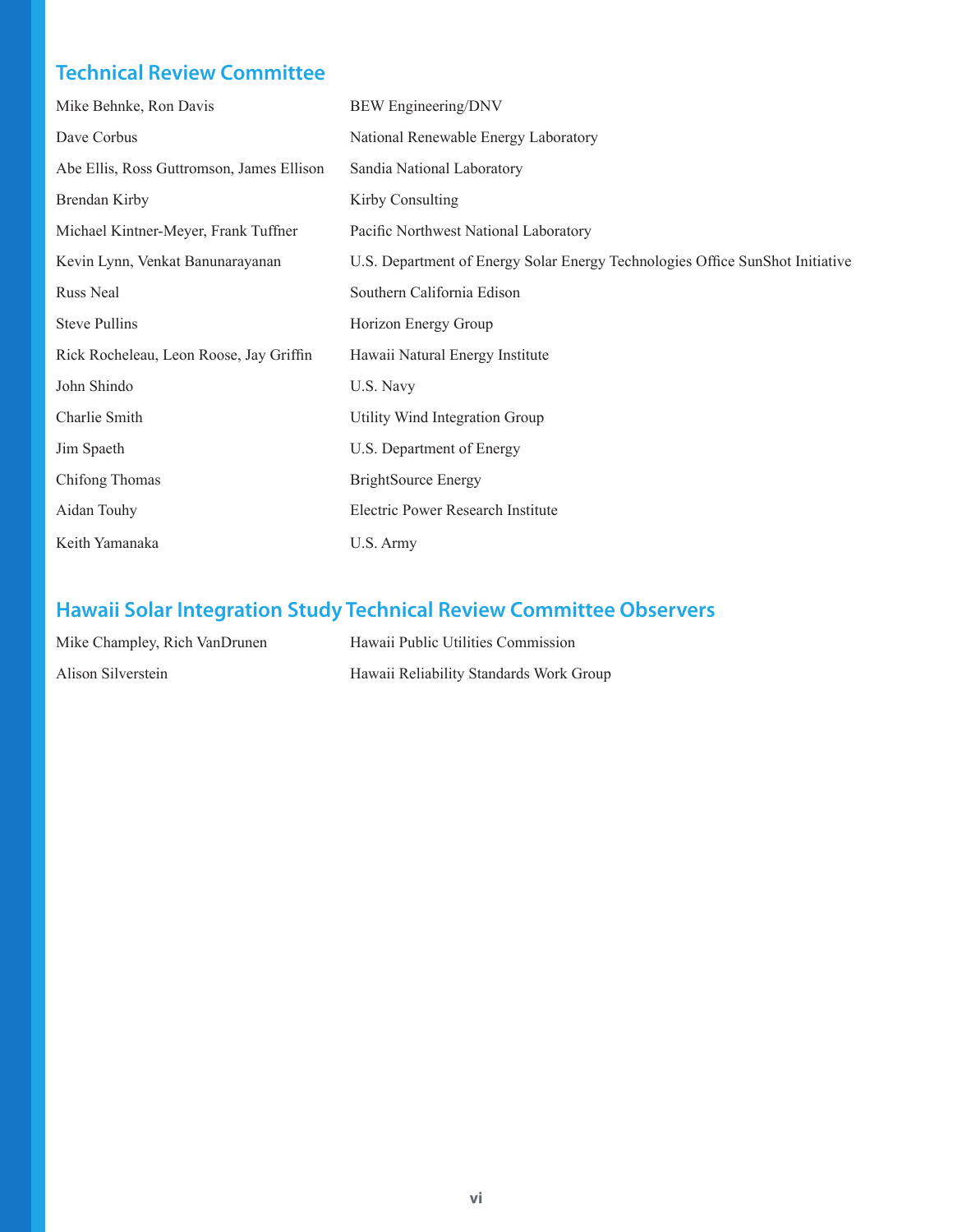## Table of Contents

| 1  | <b>Introduction</b> |                                          |  |
|----|---------------------|------------------------------------------|--|
| 2  | <b>Key Insights</b> |                                          |  |
| 4  |                     | <b>How Power Grids Work</b>              |  |
| 5  |                     | <b>Study Methodology</b>                 |  |
| 6  | Oahu                |                                          |  |
|    | 8                   | Required Reserves for Oahu               |  |
|    | 8                   | Oahu Grid Operating Characteristics      |  |
|    | 11                  | Operational Challenges for the Oahu Grid |  |
|    | 15                  | <b>Mitigation Measures</b>               |  |
| 19 | Maui                |                                          |  |
|    | 20                  | Required Reserves for Maui               |  |
|    | 21                  | Maui Grid Operating Characteristics      |  |
|    | 22                  | Operational Challenges for the Maui Grid |  |
|    | 23                  | <b>Mitigation Measures</b>               |  |
| 27 | <b>Conclusions</b>  |                                          |  |
| 28 | <b>References</b>   |                                          |  |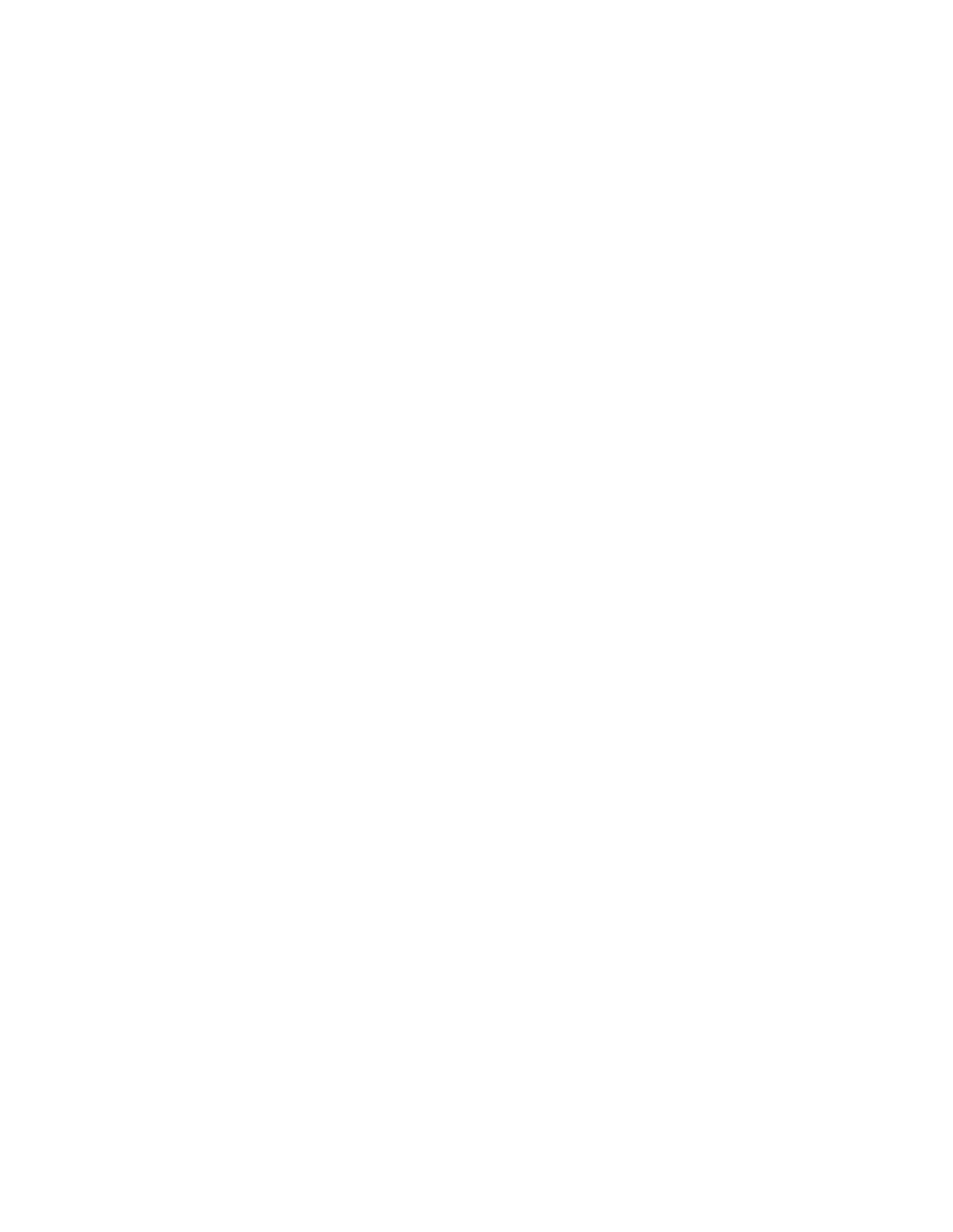## Introduction

The Hawaii Solar Integration Study is a detailed technical examination of the effects of high penetrations of solar and wind energy on the operations of the electric grids of two Hawaiian Islands: Maui and Oahu. Carried out under the auspices of the Hawaii Clean Energy Initiative (see below), the study was jointly sponsored by the Hawaii Natural Energy Institute, the U.S. Department of Energy, and the Hawaiian Electric Co. (HECO).

Unlike mainland power grids, island power grids are self-contained and isolated, so they have no neighboring grids to turn to for support if they are pushed beyond their normal operating limits. The Hawaiian Islands also rely heavily on oil and oil products to fuel their power plants, which results in high electricity costs that help make renewable energy economically competitive.

Maui and Oahu already have significant wind and solar power feeding their electric grids, but the utilities on each island wanted to know how their grids will operate with more renewable energy. Some of this is will be under utility control in the form of centralized, utility-owned solar power plants, but much of the solar power will be distributed throughout the island on homes and businesses—outside of the utility's control.

The study included detailed computer modeling and simulations of the generation and transmission systems on each island to examine how future scenarios of high penetrations of solar and wind power will affect generator operations under normal system configurations. The distribution-level impacts were not assessed in this study. For cases in which the generator deviated from its preferred operating parameters, potential mitigation strategies were proposed and modeled.

#### **About the Hawaii Clean Energy Initiative**

The Hawaii Clean Energy Initiative is an unprecedented collaboration between the State of Hawaii and the U.S. Department of Energy that was initiated in January 2008. The purpose of the Hawaii Clean Energy Initiative is to transform Hawaii into a world model for energy independence and sustainability. The state's goal is to meet 70% of its energy needs with energy efficiency and renewable energy by 2030 (meeting 40% with renewable energy while eliminating 30% through energy efficiency). In October 2008, with the Hawaii Clean Energy Initiative as a foundation, the State of Hawaii, the Hawaiian Electric companies, and the State Consumer Advocate signed an energy agreement—the first of its kind in the United States—that set specific commitments and timetables to accomplish this transformation.

The Department of Energy and its national laboratories have been working with its partners in Hawaii to provide technical expertise and support across key energy segments, including renewable electricity generation and transmission, end-use energy efficiency, transportation, and renewable fuels. An important aspect of the Department of Energy's technical contribution has been in the area of grid integration of renewables, including the Hawaii Solar Integration Study and a prior study, the Oahu Wind Integration and Transmission Study.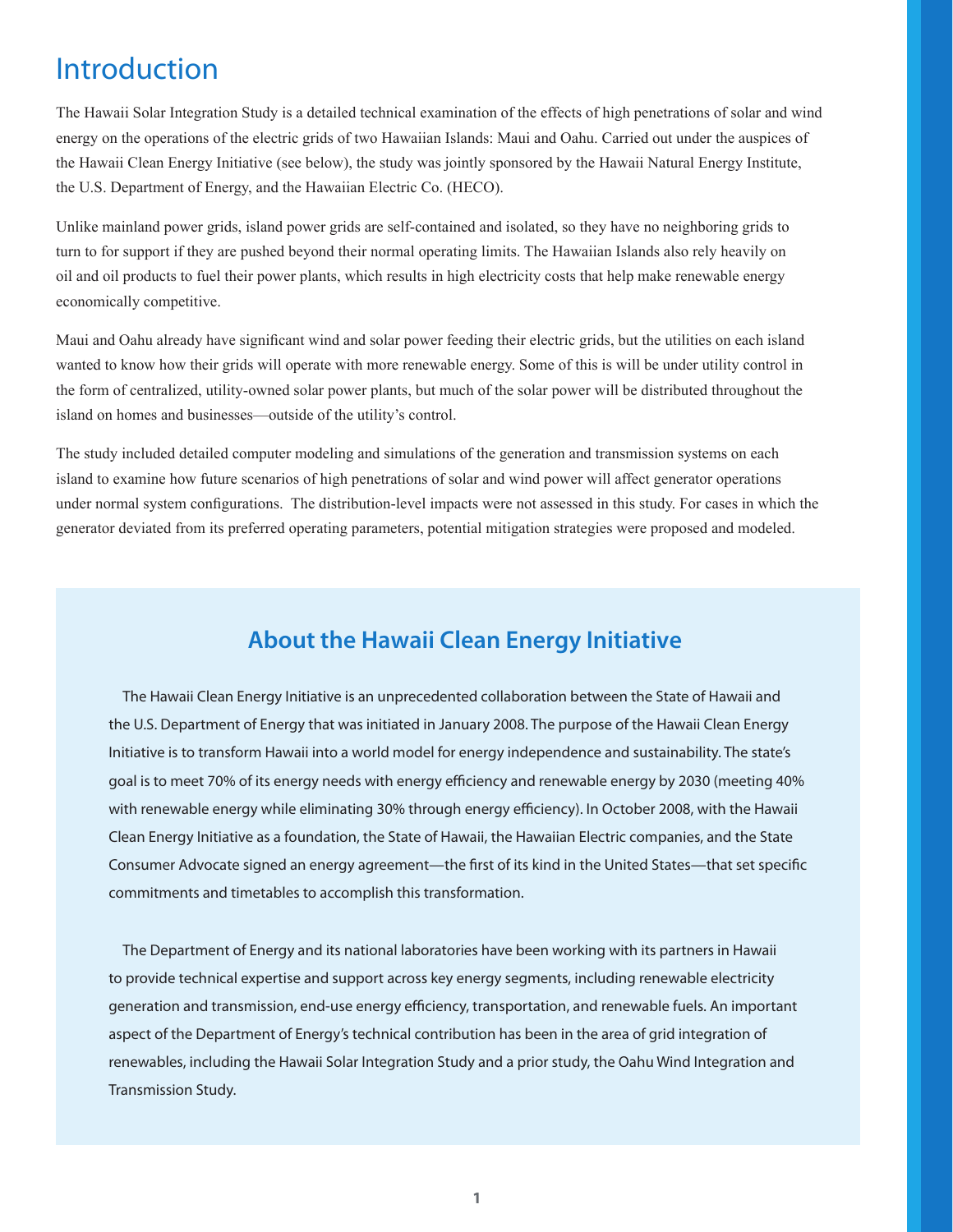## Key Insights

The Hawaii Solar Integration Study found that adding large amounts of new solar power to the electric grids on Maui and Oahu—enough to achieve roughly 20% renewable energy penetration—will create operational challenges that could affect grid reliability, but it also recommended a variety of mitigation strategies that could address those challenges while optimizing the use of renewable energy. The study recommends specific mitigation strategies for further study and details the reduction in renewable energy curtailment for those strategies.

The Maui and Oahu power grids present contrasting examples of small power grids, although they also have similarities. At the time of the Hawaii Solar Integration Study in 2012, the Oahu grid was much larger, with firm generation sources at nearly seven times the capacity of the Maui grid (1,822 MW versus 264 MW). Both islands featured wind power plants and distributed solar power, but Oahu included a 1-MW central-station photovoltaic (PV) facility, while Maui had a much higher percentage of wind and solar power. Maui also featured a 10-MW battery energy storage system (BESS).

The scenarios examined for both islands involved increases of both centralized and distributed PV capacity, while an additional wind plant was included in one of the Oahu scenarios. Key insights from the study included the following:

- There is less variability with distributed PV systems than with central-station PV plants because one dark cloud can affect an entire central-station facility quickly, while only a large storm system can affect all distributed PV generators—and this takes place over a longer time.
- Variability is lower for a mix of wind and solar power rather than all-solar power because wind and solar resources generally don't move in lockstep and are sometimes complementary. An example is a cold front that brings cloudy and windy conditions, which decreases solar power production but boosts wind power production.
- Distributed PV contributes less variability to the grid, but it presents a challenge in high-penetration scenarios (in the absence of a smart grid) because of the inability of the utility to curtail its power production, which results in less flexibility for grid operators.
- Centralized PV plants and wind plants can be controlled and curtailed. In addition, both centralized PV systems and wind plants can potentially serve a grid-support function. For example, the study found that adding governor controls to the wind and central-station PV plants on Oahu would allow them to respond to loss-of-load events.

### **Key Terms**

- **Ancillary services:** Services that assist the grid operator in maintaining system balance.
- **Curtailment:** A reduction in the scheduled capacity or energy delivery of a generator.
- **Frequency response:** The ability of a generator (or responsive load) to increase output (or reduce consumption) in response to a decline in system frequency and decrease output (or increase consumption) in response to an increase in system frequency. For generators, this requires governor response.
- **Minimum power:** The minimum output that can be provided from a generator. Different generators have different minimum levels based on fuel source, plant design, and common use.
- **Operating reserves:** That capability above firm system demand required to provide for regulation, load forecasting error, equipment forced and scheduled outages, and local area protection. Up reserves can inject additional power into the grid when needed; down reserves can reduce the power fed into the grid.

The study also looked at the value of several mitigation strategies that consisted of changes to the operational practices of conventional generators.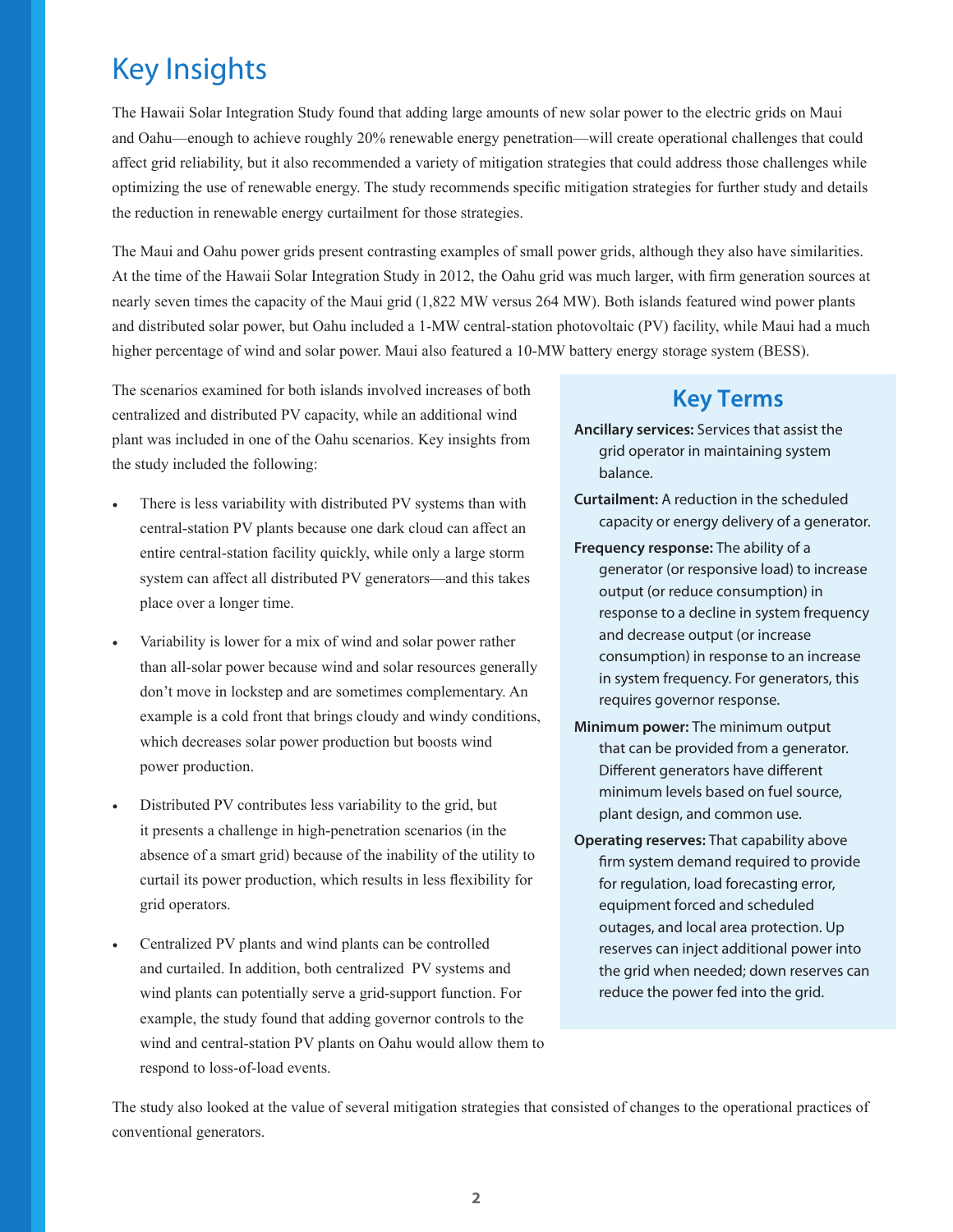- HECO identified several units that could potentially reduce their minimum power levels by about half by investing in unit modifications (the cost of which was not determined in this study), thereby significantly reducing wind and solar power curtailment and creating more operational flexibility for handling challenges to the grid.
- Other potential Oahu mitigation measures include relaxing the operating schedule for certain baseload units and providing reserves from alternate resources, such as demand response or a BESS.
- The top Maui mitigation measure is to upgrade the utility's combined-cycle units to enable them to switch between single- and dual-train operation as needed to reduce renewable energy curtailment.
- Other Maui potential mitigation strategies include relaxed operating schedules for the utility's four oil-fired units and a change in the commitment process to increase the priority of operating reserves.

Maui has an additional tool for responding to grid events: a 10-MW BESS, which is capable of delivering 10 MW of up reserve continuously for 45 minutes, after which it will ramp down linearly for 45 minutes until it reaches zero. The BESS can also reduce down reserves by charging at its full capacity following loss-of-load events. The study found that the BESS helped the Maui grid restrict frequency excursions to a band of  $\pm 0.1$  Hz.

In evaluating the potential benefits of adding another 10-MW BESS with 20 MWh of storage, two operating strategies were considered: using the BESS to provide an additional 10 MW of operating reserves or using it to "time-shift" energy storing the wind and solar power that would otherwise be curtailed and delivering it to the grid at the first opportunity. The study found that using the BESS to provide operating reserves resulted in greater benefits by reducing curtailment and thereby reducing operating costs. Using a larger, 100-MWh BESS for time-shifting energy yielded results similar to using the 10-MW BESS for reserves but at a higher capital cost.

In summary, the Hawaii Solar Integration Study provided valuable insights into the integration of solar and wind power into two very different utility grids. The results provide a deeper understanding of the differences between distributed PV systems, centralized PV power plants, and wind power in terms of variability, ability to curtail power output, grid support function, and characteristics relative to the load. Although reliability challenges increase with increasing levels of variable renewable generation, this study found those challenges are manageable from the standpoint of the bulk power system for the scenarios studied with the mitigation approaches recommended. Note that this study did not look at the capital costs for the higher renewable energy scenarios or the mitigation strategies. It also did not assess the integration issues at the distribution level of the power systems.

Ultimately, the Hawaii Solar Integration Study found that higher levels of variable renewables can be reliably accommodated by the bulk power system in a collaborative fashion (i.e., by changes made to both utility equipment and operating practices and variable generation equipment capabilities) and noted the importance of asking for the right capabilities (e.g., inertial and frequency response, voltage and frequency ridethrough, and provision of ancillary services) from variable generating plants in grid codes. The study did not look at incentives, and they may not be necessary for the mitigation measures that were considered. The importance and value of reviewing existing operating practices and adjusting certain assumptions (e.g., minimum power generation levels, certain must-run generator rules) was modeled and the impact on solar and wind curtailment shown. Finally, the use and value of storage in a high-penetration system was modeled and discussed. The insights from the Hawaii Solar Integration Study form a large body of knowledge for future grid integration studies, and the results can be used to further our understanding of grid integration in other island systems as well as in mainland U.S. systems with high regional solar and wind penetrations.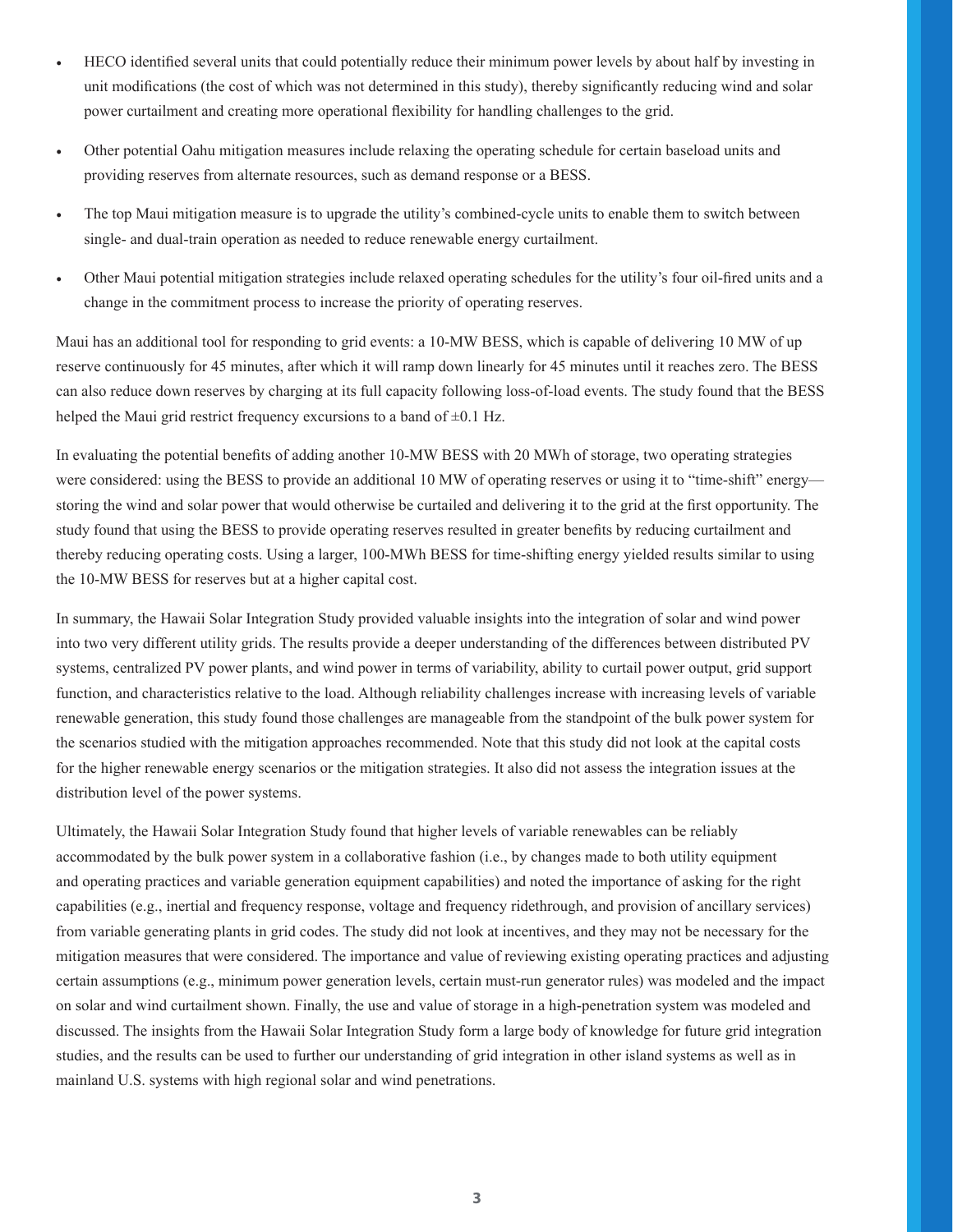## How Power Grids Work

Like all complex machines, electric grids have a special nomenclature and operate in a unique way. Knowing the ins and outs of electric grids is critical to understanding the Hawaii Solar Integration Study.

An essential task of system operators is to match the amount of electricity being generated with the amount being consumed. In grid parlance, that means matching generation with load, where the load is the amount of power being drawn from the system. Most grids, including the Hawaii grids, deliver alternating current, so grid operators also need to keep the frequency of the current at a constant level. In the United States, that level is 60 cycles per second, or 60 Hz. Electrical devices are often designed to operate at 60 Hz, and deviations from this standard can damage equipment.

Electric grids are branching networks, with the main branches being feeder lines, which feed electricity to smaller distribution lines that run house-to-house and business-to-business. Circuit breakers protect the lines from short circuits or "ground faults"—unintentional connections of power lines to ground—by opening, or "tripping," thereby taking the power lines out of service.

If a grid is balanced so generation equals load, a loss of load, perhaps caused by a feeder line tripping offline, will cause generation to exceed load. The excess generation in the system will increase the frequency in what is called an "overfrequency event." Likewise, a power plant tripping offline can cause load to exceed generation, causing an "underfrequency event."

To avoid such excursions from normal operating parameters, grid operators maintain power reserves that can be drawn on during emergencies. Contingency reserves (often called "spinning reserves") are idled but operating plants, or plants operating at less than full power that can quickly be brought up to full power. A BESS can also serve as spinning reserve. Contingency reserves are meant to cover the single largest generation outage that could occur on a system, such as the largest power plant tripping offline. Because wind and solar units are not large, they do not typically affect the contingency reserve needed.

Operating reserves are meant to cover the net variability of the power system. Wind resources, solar resources, and continuously changing loads all contribute to net system variability. Operating reserves can be a mixture of spinning reserves and non-spinning reserves, such as quick-start diesel generators and combustion turbines. Total reserves are the sum of contingency and operating reserves.

There are also two types of operating reserves. "Down reserves" are used when solar and wind generation suddenly increase and are often power plants that can quickly ramp down power production to balance the system. Likewise, "up reserves" are used when solar and wind power suddenly drop and are often power plants that are either idled or operating at less than full power and have the ability to ramp up power production rapidly.

Up reserves can also include demand response, which typically involves a large industrial user that agrees to reduce its power use when needed in exchange for favorable electricity rates. More sophisticated demand-response technologies use the Internet or smart grid technologies to control user devices. In the summer, for instance, demand response could involve delaying the on-and-off cycling of a large number of customer air conditioners or domestic water heaters, which can effectively remove a large load from the power system.

Electric utilities rely on a variety of power generation sources. On Maui and Oahu, large, centrally located coal- and oilfired power plants often run 24 hours a day to provide a steady source of power throughout the day. These types of plants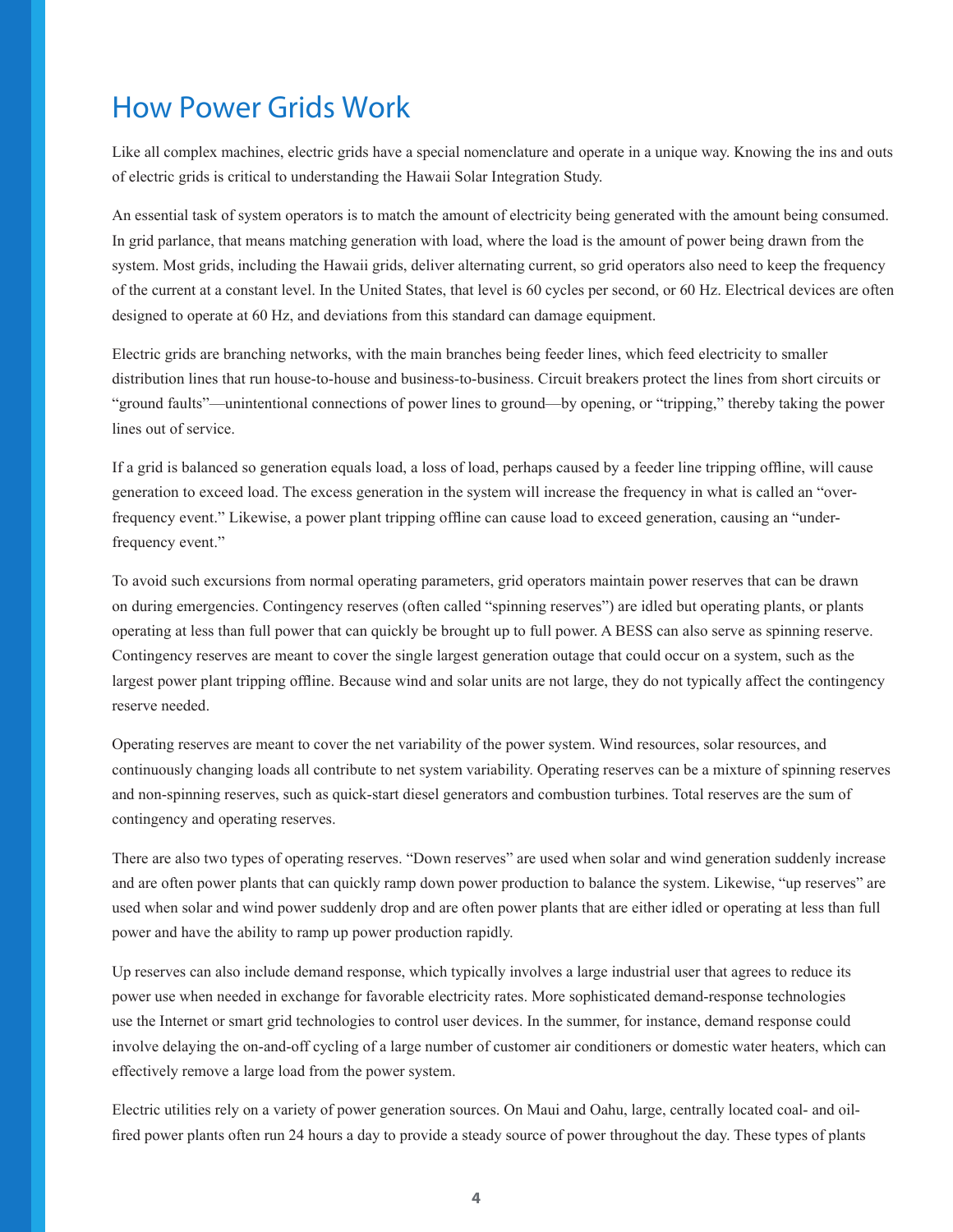are called "baseload" units because they provide a base that can be added to with other types of power. Other plants can be "cycling" units that ramp up and down quickly to match the variation in system load, or they can be "peaking" units that are normally idled but can ramp up quickly to help meet peak power demands. The efficiency and operating characteristics of each power plant contribute to the determination of how it is used by the utility.

All power plants have limits on how quickly they can ramp up and down—called a "ramp rate"—and a minimum power level below which they cannot operate reliably. Operating units below their minimum power levels can result in unstable operating conditions and unanticipated unit outages that lead to system instabilities and even blackouts. But as we'll see, in some cases, minimum power levels can be relaxed with additional support from batteries and renewable resources.

## Study Methodology

Modeling the behavior of an electric grid with significant solar and wind power required an excellent weather model to allow researchers to examine how solar and wind power behave over time in real-world situations. For the Hawaii Solar Integration Study, AWS Truepower generated solar power production profiles using a numerical weather prediction model coupled with a stochastic-kinematic cloud model. The weather prediction model drove the cloud movements, while the cloud model determined when and where clouds were generated and how they dissipated over time.

The weather model was run for a historical year, and the weather was "re-created" so historical weather inputs could drive the model and continually update it. Re-creating weather is more accurate than predicting weather, and it allows the weather to be correlated to the actual loads of the historical year. The loads can then be adjusted for load growth for the future study year. Capturing the synchronization between the weather and loads is important because the loads, the solar output, and the wind output are all driven by the weather and interconnected.

The weather model yielded a set of solar power production profiles that showed the power produced over time, at 2-second intervals, for both distributed and central-station solar power facilities. These profiles provided critical information about how quickly the solar power was likely to ramp up and down with changing weather—providing realistic "worst case" scenarios that were used to test the robustness of each island's power grid for an entire year of data. The weather predictions and power profiles were also compared with real-world data to verify their accuracy.

The weather prediction model was also used to create solar power forecasts, which simulated actual forecasts that grid operators use to plan each day's operations. These modeled forecasts were used to schedule resources for each day, as is done with actual load forecasts, and then the grid simulation model was used to see how the system performed. But just like real weather forecasts, the modeled forecasts would occasionally miss significant weather events that adversely affected the power grid. Performing these simulations allowed the researchers to determine realistic operating parameters for each of the island power grids and single out the worst-case operating conditions of the year.

This study examined the behavior of each grid with increasing amounts of solar and wind power. For each scenario examined, the required contingency and operating reserves were calculated, and, once these parameters were set, the operation of the grid was simulated at hourly intervals for a full year using the Multi-Area Production Simulation Software (MAPS) developed by General Electric Co. (GE). This simulation quantified how the conventional (thermal) power plants would be dispatched over the course of a year and showed if wind and solar energy resources would be curtailed, allowing an hourly calculation of the variable operating costs and the resultant power-plant emissions.

*The variable operating costs are dominated by fuel costs but also include operating costs for the plants. They do not include the capital costs of wind or solar plants, so the study is an annual operational impact study that details production costs, including those from the additional operating reserves needed, and not a life-cycle cost study that includes capital costs.*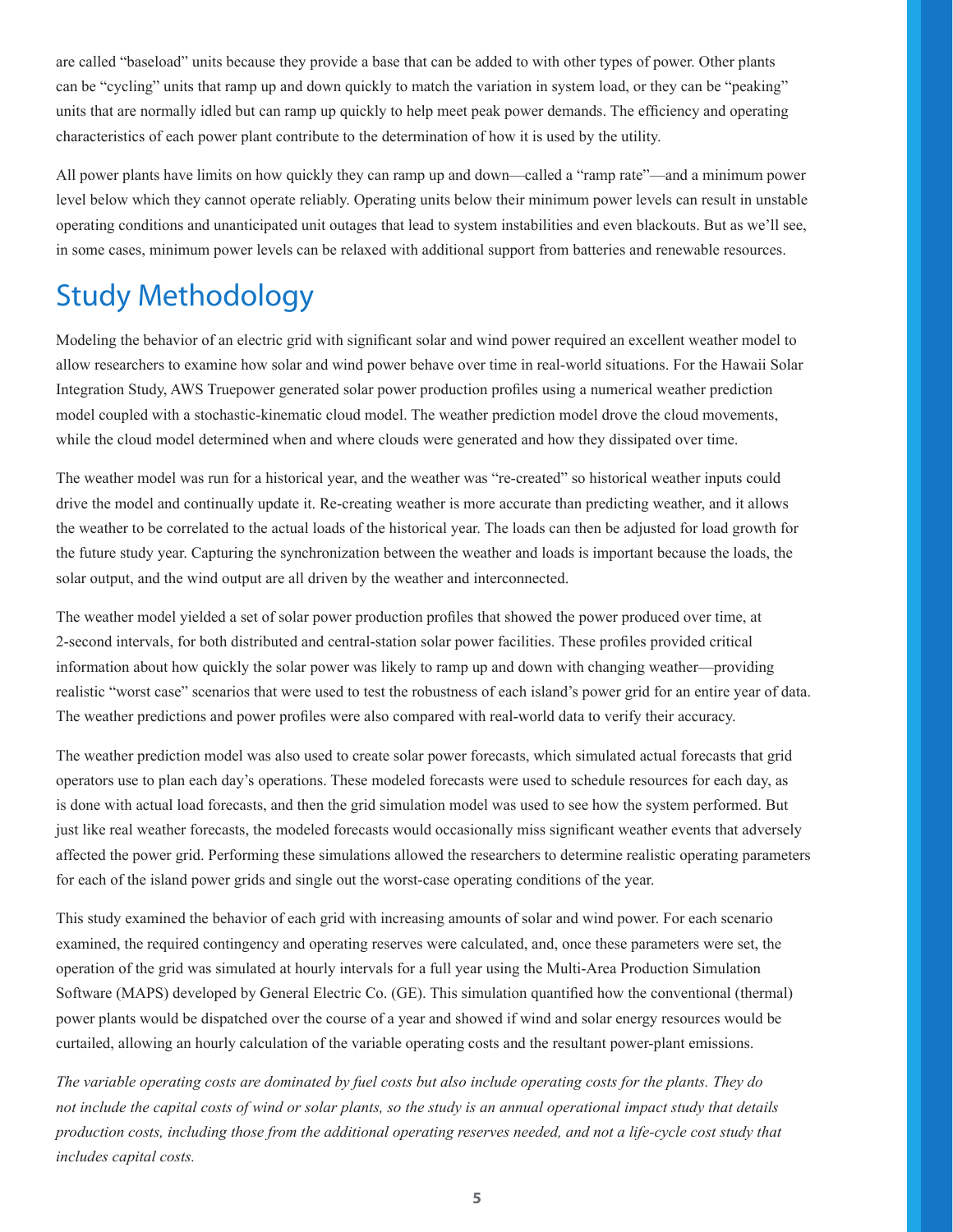The hourly operation results from the simulation were then analyzed to quantify the impact of wind and solar variability. This analysis examined wind and solar power production at subhourly intervals to determine how well the conventional power plants kept up with variations in renewable power production, within the constraints of each power plant's ramp rate and power limits. Worst-case conditions were examined to evaluate dynamic effects, such as a power plant's control system overshooting the desired power level, using GE's Positive Sequence Load Flow software. As a result, the study identified the most challenging events that each grid was likely to face and then examined potential mitigations to improve grid performance.

## Oahu

### **The Oahu Electric Grid**

Oahu's power supply includes one baseload coal plant, one baseload waste-to-energy plant, three baseload oil-fired plants, two cycling oil-fired plants, and one peaking oil-fired plant. Together, these plants provide 1,822 MW of "firm" generation resources—power plants that the utility can count on to produce power when they are in service. In addition, the island draws on two wind farms with a total capacity of 99 MW, a 1-MW solar PV power facility, and about 80 MW of distributed, grid-connected PV systems located at homes and businesses throughout the island.

For the Oahu grid, the operating criterion is to always carry sufficient contingency reserves to completely make up for the loss of the largest single generating unit on line (usually the 185-MW coal plant).

| <b>Firm Generation Resources</b>                       | <b>Capacity</b><br>(Gross MW) | <b>Non-Firm Generation</b>       | <b>Capacity</b><br>(Net MW) |
|--------------------------------------------------------|-------------------------------|----------------------------------|-----------------------------|
| Honolulu (steam, cycling, oil) - HECO                  | 108                           | Kahuku wind farm                 | 30                          |
| Waiau (steam, baseload, oil) - HECO                    | 169                           | Distributed PV                   | 80                          |
| Waiau (steam, cycling, oil) - HECO                     | 201                           | Utility-scale PV                 |                             |
| Waiau (combustion turbine, peaking,<br>oil) - HECO     | 103                           | <b>Total non-firm generation</b> | 111                         |
| Kahe (steam, baseload, oil) - HECO                     | 604                           |                                  |                             |
| CIP (combustion turbine, peaking,<br>biodiesel) - HECO | 113                           |                                  |                             |
| HPower (steam, baseload, waste-to-<br>energy) - IPP    | 46                            |                                  |                             |
| Kalaeloa (combined-cycle, baseload,<br>oil) - IPP      | 208                           |                                  |                             |
| AES (steam, baseload, coal) - IPP                      | 185                           |                                  |                             |
| <b>Total firm generating capability</b>                | 1,737                         |                                  |                             |

| Table 1. Oahu Generation Resources as of August 2012 |  |  |
|------------------------------------------------------|--|--|
|                                                      |  |  |

| <b>Non-Firm Generation</b>       | <b>Capacity</b><br>(Net MW) |
|----------------------------------|-----------------------------|
| Kahuku wind farm                 | 30                          |
| Distributed PV                   | 80                          |
| Utility-scale PV                 |                             |
| <b>Total non-firm generation</b> | 111                         |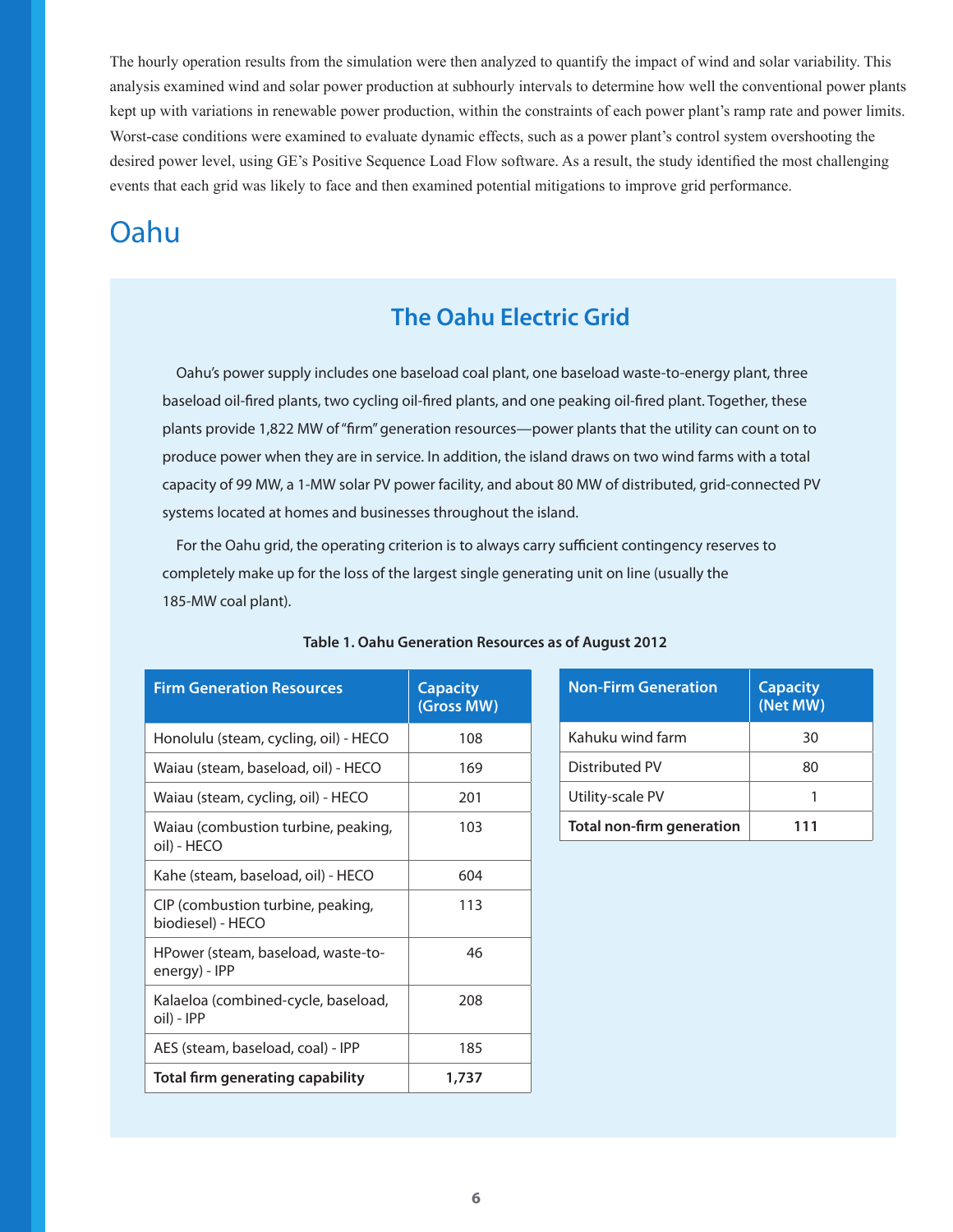The Oahu study looked at increasing penetrations of wind and solar power on the island, with different distributions of central PV power plants versus distributed PV systems. Starting with a baseline of 60 MW of distributed PV power, scenarios 3A and 3B examined the impact of adding another 300 MW of PV power and 100 MW of wind (30 MW existing plus 70 MW scheduled to be in service at year-end 2012). Scenario 3A added a 100-MW central PV plant and 200 MW of distributed PV systems, while 3B added a 200-MW central PV plant and 100 MW of distributed PV systems.

Scenarios 4A and 4B examined the impact of adding 500–700 MW of renewable power; 4A added a 400-MW central PV plant and 300 MW of distributed PV systems, while 4B added a 200-MW central PV plant, 100 MW of distributed PV systems, and 200 MW of wind capacity from a proposed wind plant on a neighboring island, sent by submarine cable (see Table 2). Although scenarios 4A and 4B differ by 200 MW of renewable generating capacity, the annual power generation of the solar and wind resources results in essentially the same level of renewable energy. (Scenarios 1 and 2, meant to examine lower PV penetrations, were dropped because the results were expected to result in small operating impacts to the system and, hence, less information on mitigation options.)

| <b>Scenario</b> | <b>Distributed</b><br><b>PV</b> | <b>Central</b><br><b>Plant PV</b> | On-Island<br><b>Wind</b> | Off-Island<br><b>Wind</b> | <b>Total</b>  |               |
|-----------------|---------------------------------|-----------------------------------|--------------------------|---------------------------|---------------|---------------|
| <b>Baseline</b> | 60 MW                           |                                   | 100 MW                   |                           | <b>160 MW</b> |               |
| 3A              | 260 MW                          | 100 MW                            | 100 MW                   | -                         | 460 MW        | Same          |
| 3B              | 160 MW                          | 200 MW                            | 100 MW                   | -                         | 460 MW        | Solar MW      |
| 4A              | 360 MW                          | 400 MW                            | 100 MW                   |                           | 860 MW        | Same Wind $+$ |
| 4B              | 160 MW                          | 200 MW                            | 100 MW                   | 200 MW                    | 660 MW        | Solar Energy  |

#### **Table 2. Study Scenarios for the Oahu Power Grid**

Each of these scenarios was then modeled to determine the worst-case drop in power from the aggregate wind and solar resources, as shown in Table 3. A noteworthy fact is that a central PV power plant can experience larger power drops than the same capacity of PV systems distributed across the island. This is because a single dark cloud can cause a power drop at the centralized plants, while even a massive storm takes some time to sweep over the island and affect the power production of all distributed PV systems. Likewise, wind and solar resources are geographically dispersed and rarely change in lockstep, so Scenario 4B, with a mix of wind and solar power, has lower variability than Scenario 4A, which relies entirely on solar power.

#### **Table 3. Worst-Case Variability for Oahu Scenarios**

|                           | <b>Scenario 3A</b> | <b>Scenario 3B</b> | <b>Scenario 4A</b> | <b>Scenario 4B</b> |
|---------------------------|--------------------|--------------------|--------------------|--------------------|
| Worst 5-minute drop (MW)  | -64                | $-129$             | $-186$             | $-132$             |
| Worst 10-minute drop (MW) | -88                | $-136$             | $-183$             | $-143$             |
| Worst 30-minute drop (MW) | $-151$             | $-168$             | $-308$             | $-219$             |
| Worst 60-minute drop (MW) | $-201$             | $-217$             | $-399$             | $-324$             |

The study set a criterion that the grid must have sufficient operating reserves to cover wind and solar variability 99.99% of the time without dipping into contingency reserves. Contingency reserves assure that the grid continues to function normally if a major power plant shuts down, so this criterion effectively means that it is an acceptable risk to expose the grid to that threat 0.01% of the time, or slightly less than 1 hour per year. This is similar to accepting the threat of other low-probability events such as multiple plants shutting down simultaneously or multiple feeders tripping off line at the same time.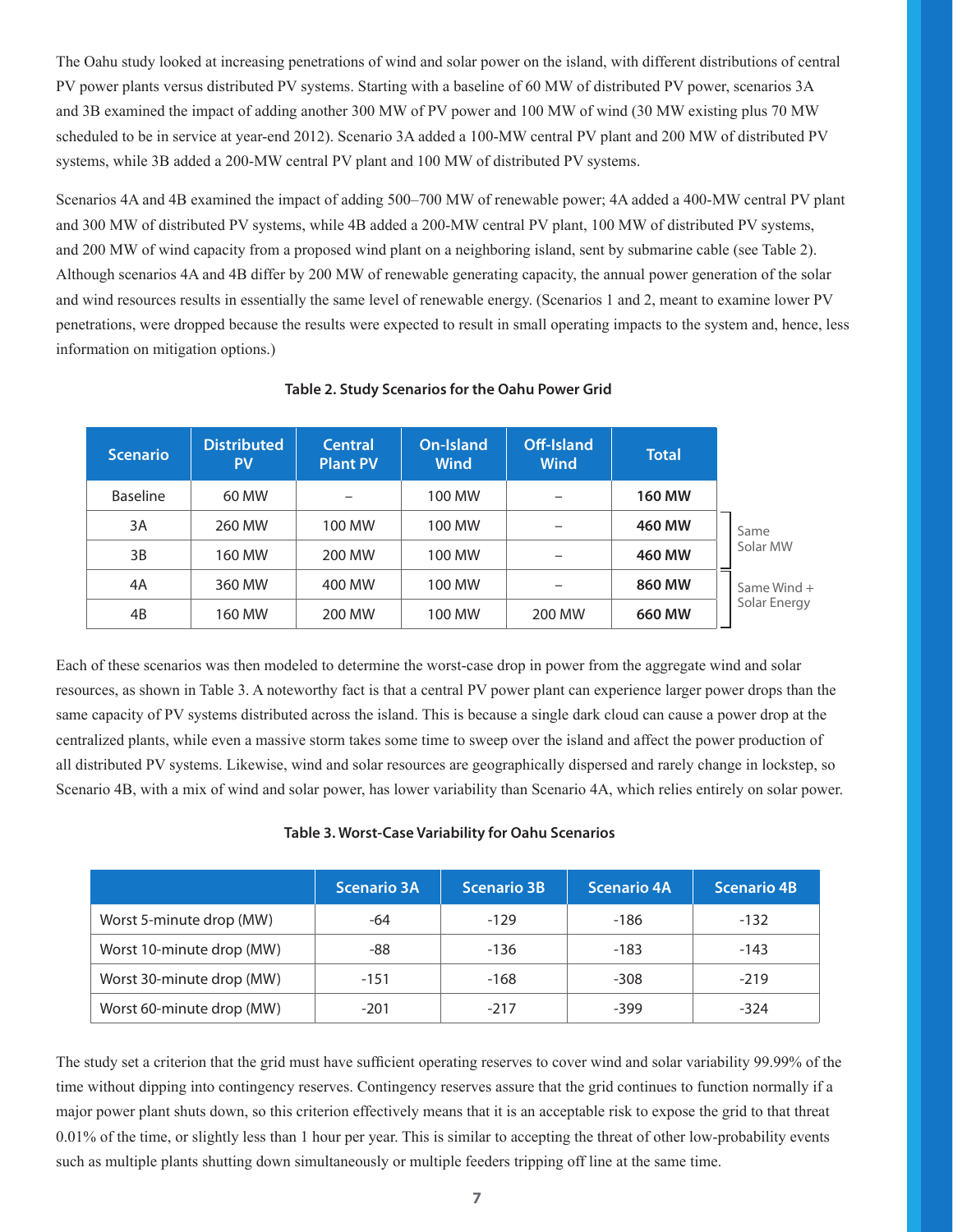### **Required Reserves for Oahu**

Figure 1 shows the minimum operating reserves required for each of the scenarios under existing utility operating practices. During daytime hours, operating reserves need to cover the variability from both wind and solar energy resources, so the reserve requirements are significantly different for each scenario. During nighttime hours, operating reserves need to cover only the variability of wind power resources, so only Scenario 4B, which draws on an off-island wind plant, has greater operating reserve requirements at night.



**Figure 1. Oahu spinning operating reserve requirements for day (left) and night (right)** 

The Oahu grid also needs to carry sufficient down reserves to accommodate a sudden loss-of-load event. HECO has historically allocated a minimum of 40 MW of down reserves for this purpose, but a recent HECO analysis found that 140 MW of load could be lost during the daytime, while 90 MW of load could be lost during the night. These levels of down reserves were assumed for scenarios 4A and 4B, while scenarios 3A and 3B used the 40-MW target. However, the available down reserves for scenarios 3A and 3B met the more stringent requirements for almost all hours of the year.

### **Oahu Grid Operating Characteristics**

The MAPS simulations were used to examine how often the solar and wind resources would be curtailed—required to reduce their power production—to maintain grid control parameters. Curtailment is to be avoided as much as possible because it wastes renewable energy that carries no fuel charge and thereby hurts the economics of the generation source and increases the utility's emissions.

For this study, simulations assumed curtailment is prioritized on a "last installed, first curtailed" basis, which is consistent with HECO's power purchase agreements. This prioritization results in curtailment of the central-station PV system first, then the off-island wind plant, then the 70-MW on-island wind plant, and finally the 30-MW on-island wind plant. The distributed PV systems cannot be curtailed by the utility.

The study found that the Oahu bulk power grid is able to absorb all the wind and solar energy in scenarios 3A and 3B and variable operating costs for both scenarios are the same, at 90.8% of the baseline cost (see figures 2 and 3). The lower costs reflect the fuel savings from the displaced fossil-fueled generators. Renewable energy penetration for these two scenarios is 11.8% and 12.2%, respectively. See Figure 4.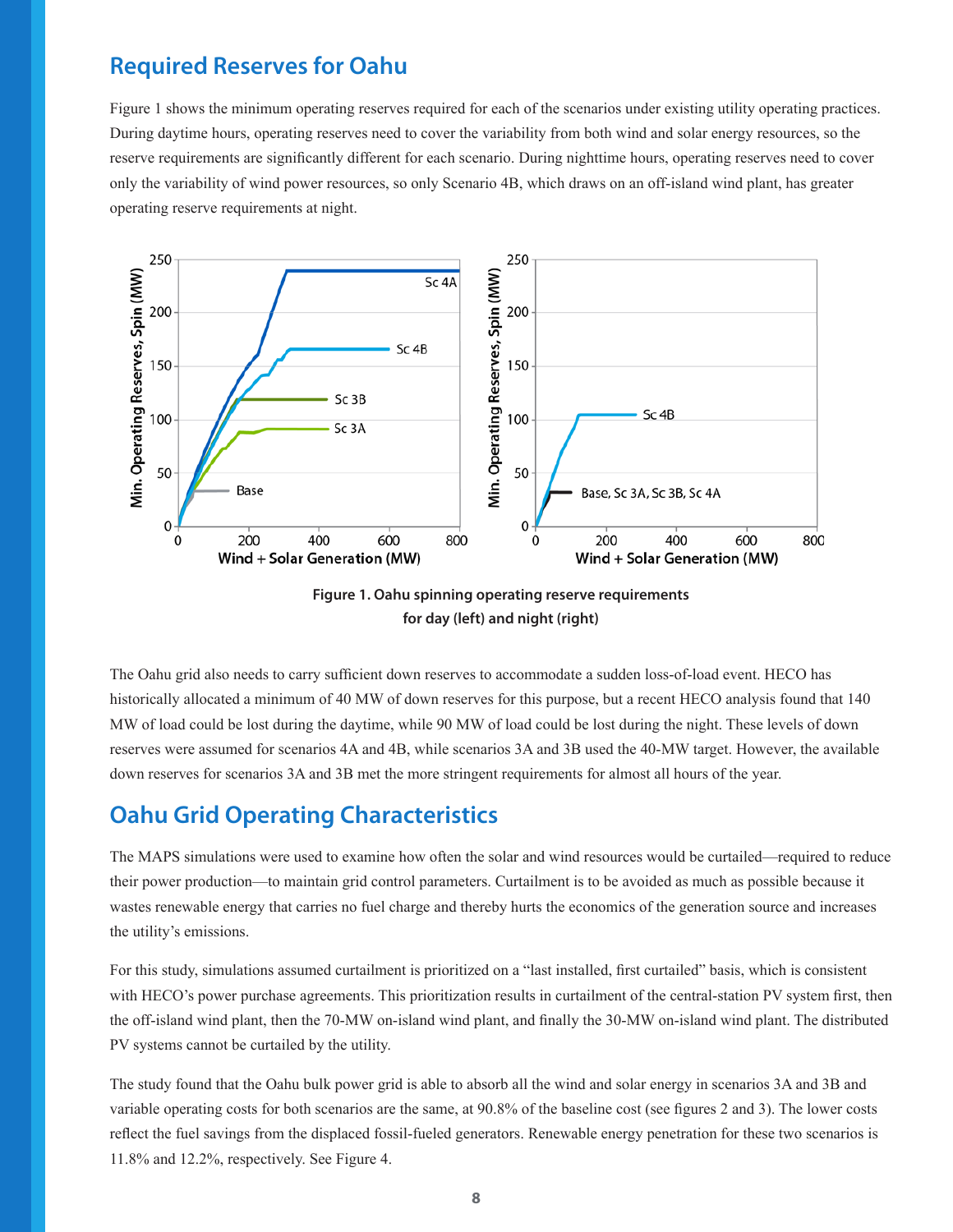

 **Figure 2. Annual wind and solar energy delivered and curtailed for study scenarios**



**Figure 3. Annual variable operating costs for study scenarios**



**Figure 4. Renewable energy penetration for study scenarios**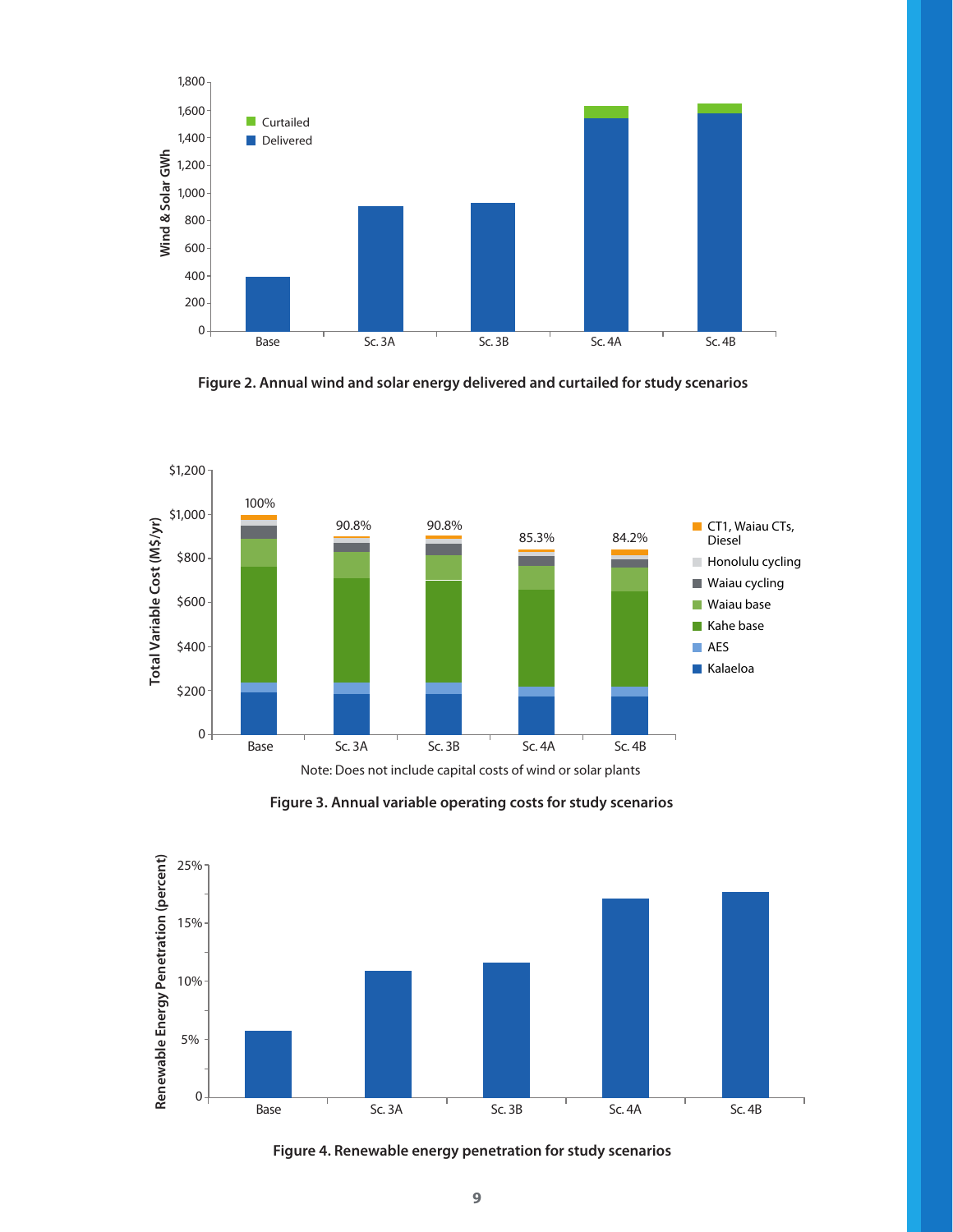For Scenario 4B, curtailment is 4.3% of the available wind and solar energy, resulting in a variable cost that is 84.2% of the baseline, with a renewable energy penetration of 20.2%. For Scenario 4A, however, curtailment is much higher, at 8.6% of the available wind and solar energy, resulting in a slightly higher variable cost, at 85.3% of baseline, as well as a slightly lower renewable energy penetration of 19.1%. Scenario 4B employs more wind power, which has a different generation profile from solar power, so it acts to complement the solar resource. In contrast, Scenario 4A relies entirely on solar power. Those resources tend to reach peak power generation at the same time, which results in more curtailment. Average daily curtailment patterns for the two scenarios are shown in Figure 5.



**Figure 5. Average daily wind and solar curtailment patterns for scenarios 4A and 4B**

When wind and solar power production is high, grid operators need to reduce power production from fossil-fueled generating stations. In many cases, the baseload fossil-fueled power plants will need to run at their minimum rated power. As shown in Table 4, the hours the baseload power plants run at minimum power increases dramatically as wind and solar penetration increases. In scenarios 4A and 4B, several units operate at minimum load for more than 6,000 hours per year, and some units operate more than 90% of the time at minimum load. The operations and maintenance impact of operating baseload generation at this low level for the hours shown needs to be assessed, but doing so was outside the scope of the study.

| <b>Facility</b>            | <b>Unit</b>     | <b>Scenario</b> |       |       |       |       |  |
|----------------------------|-----------------|-----------------|-------|-------|-------|-------|--|
| <b>Name</b>                | <b>Name</b>     | <b>Baseline</b> | 3A    | 3B    | 4A    | 4B    |  |
| <b>AES Coal</b>            | <b>AES</b>      | 442             | 446   | 448   | 2,089 | 1,806 |  |
| Kalaeloa<br>Combined Cycle | <b>KALAELOA</b> | 291             | 292   | 291   | 1,514 | 2,305 |  |
|                            | KAHK1           | 4,108           | 5,934 | 6,091 | 7,308 | 7,675 |  |
|                            | KAHK2           | 3,648           | 5,539 | 5,874 | 7,075 | 7,467 |  |
|                            | KAHK3           | 1,108           | 1,649 | 1,764 | 3,733 | 3,821 |  |
| Kahe Base                  | KAHK4           | 1,414           | 2,134 | 2,323 | 4,927 | 5,148 |  |
|                            | KAHK5           | 585             | 846   | 906   | 2,668 | 2,690 |  |
|                            | KAHK6           | 2,625           | 4,593 | 4,911 | 4,898 | 6,031 |  |
|                            | WAIW7           | 2,648           | 3,591 | 3,856 | 7,686 | 7,913 |  |
| <b>Waiau Base</b>          | WAIW8           | 789             | 976   | 1,052 | 3,981 | 4,622 |  |

**Table 4. Annual Hours at or Near Minimum Load for Oahu Baseload Generating Units**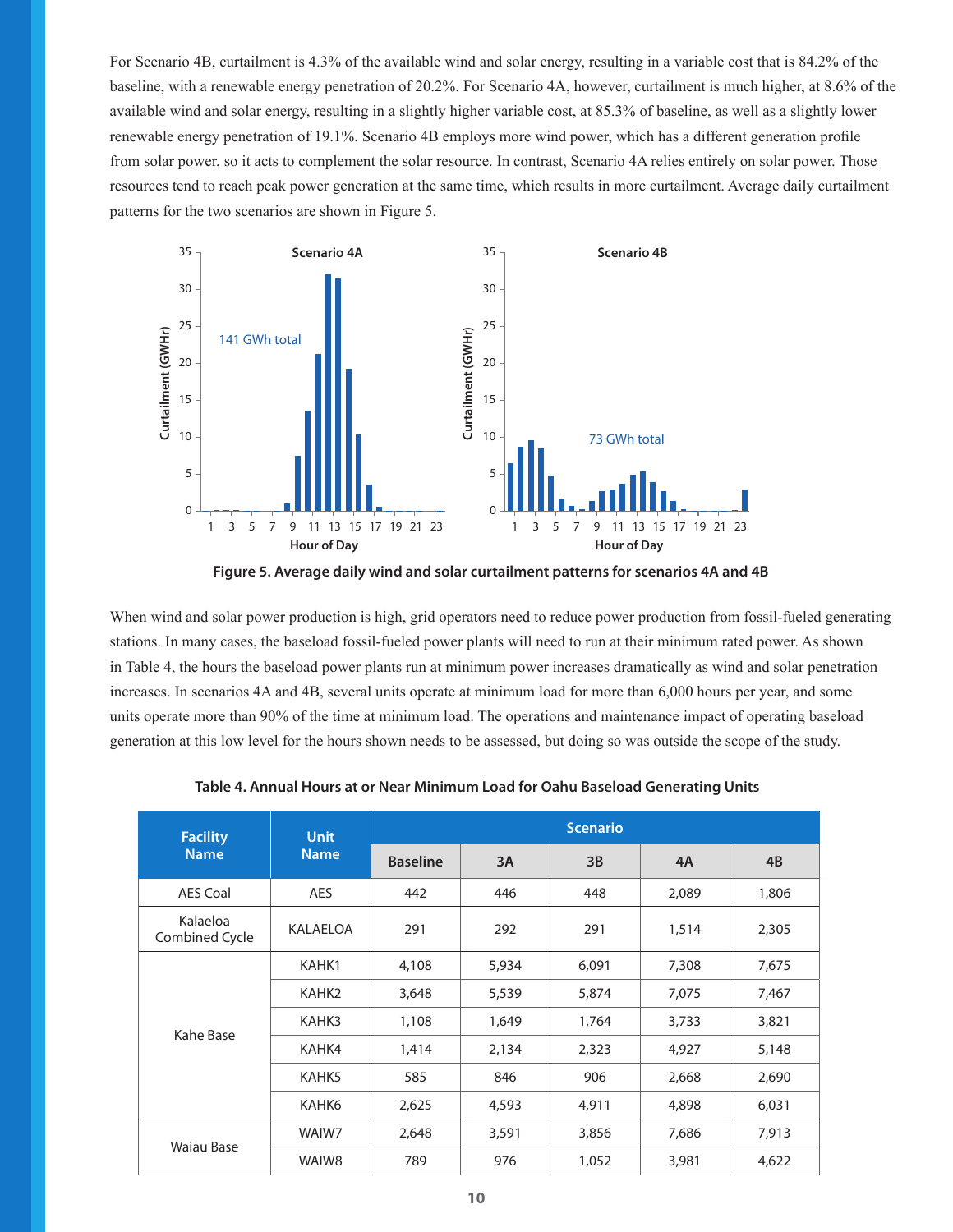Another concern with high penetrations of renewable energy is that a large percentage of the island's power comes from socalled "nonsynchronous" generation. Conventional steam-driven power plants use a synchronous generator that literally spins in synchronicity with the frequency of the power supply; the generator's rotation period is exactly equal to an integral number of alternating current cycles. This helps the grid maintain its normal operating parameters, including controlling voltage. Nonsynchronous generators, such as wind turbines and PV systems, do not typically provide this grid support. The fraction of the island's power supply that comes from synchronous generators is an indication of the relative strength and stability of the grid.

The study found that the percentage of synchronous generation is lowest in Scenario 4A, dropping below 50% for a few hours each year. Scenario 4A falls short of reaching unstable levels of nonsynchronous generation, but much higher levels of renewable energy than reflected in Scenario 4A could cause grid control challenges.

### **Operational Challenges for the Oahu Grid**

Challenges to the Oahu grid with increasing penetrations of wind and solar energy are mainly related to rapid drops or rises in wind and solar power production. Wind and solar power drops of a sustained fashion over the course of 5–10 minutes can challenge the ability of the conventional (thermal) power plants to compensate by ramping up in power; dropping in a sustained fashion for 30–60 minutes consumes up-reserve resources and requires quick-start units. Wind and solar power can also rise when thermal power plants are near their minimum power level, consuming down reserves, and renewable power can vary rapidly within an hour, challenging the ramp rate and maneuvering ability of thermal power plants. Other concerns are the transient responses to a loss of load or the trip of a large thermal power plant.

#### *Impacts of Wind and Solar Variability*

The screening analysis showed there were adequate reserves to cover sustained drops of wind and solar power in periods of 5–60 minutes in all hours for all scenarios. In all cases, the thermal generation was able to compensate for the change in wind and solar power output without excessive deviation from nominal system frequency. There were, however, some instances in which 20–60 MW of contingency reserves were used to compensate for large reductions in wind and solar power output, and Scenario 4B experienced one event in which 128 MW of contingency reserves were consumed by a wind and solar power reduction. However, these were infrequent events, and all scenarios met the criterion for operating reserves to cover 99.99% of wind and solar variability.

Transient analysis of the grid's response to the worst-case hourly variability of wind and solar power found it was able to maintain proper frequency levels under all scenarios. The worst-case variability was under Scenario 4A, and the worst-case frequency excursion in this scenario was within ±0.2 Hz, which was deemed acceptable. However, this scenario resulted in considerable maneuvering of thermal units. It should be noted that the HECO units were assumed to be more responsive to system events than they are today and not all aspects of the generator systems are modeled. The ability of the HECO units to achieve this level of performance will need to be verified.

The situation is trickier when wind and solar power output is high and the thermal power plants are operating at or near minimum load to maximize the use of wind and solar power. If the wind and solar power output experiences a sustained increase for 5–30 minutes, the thermal power plants cannot reduce their power levels further to compensate. As a result, down reserves are consumed, and the study found that down reserves fall below their minimum levels for the high-penetration scenarios. Specifically, the analysis found about 2,000 hours of down-reserve violations for Scenario 4A and 950 hours for Scenario 4B, meaning grid reliability is at risk during these periods.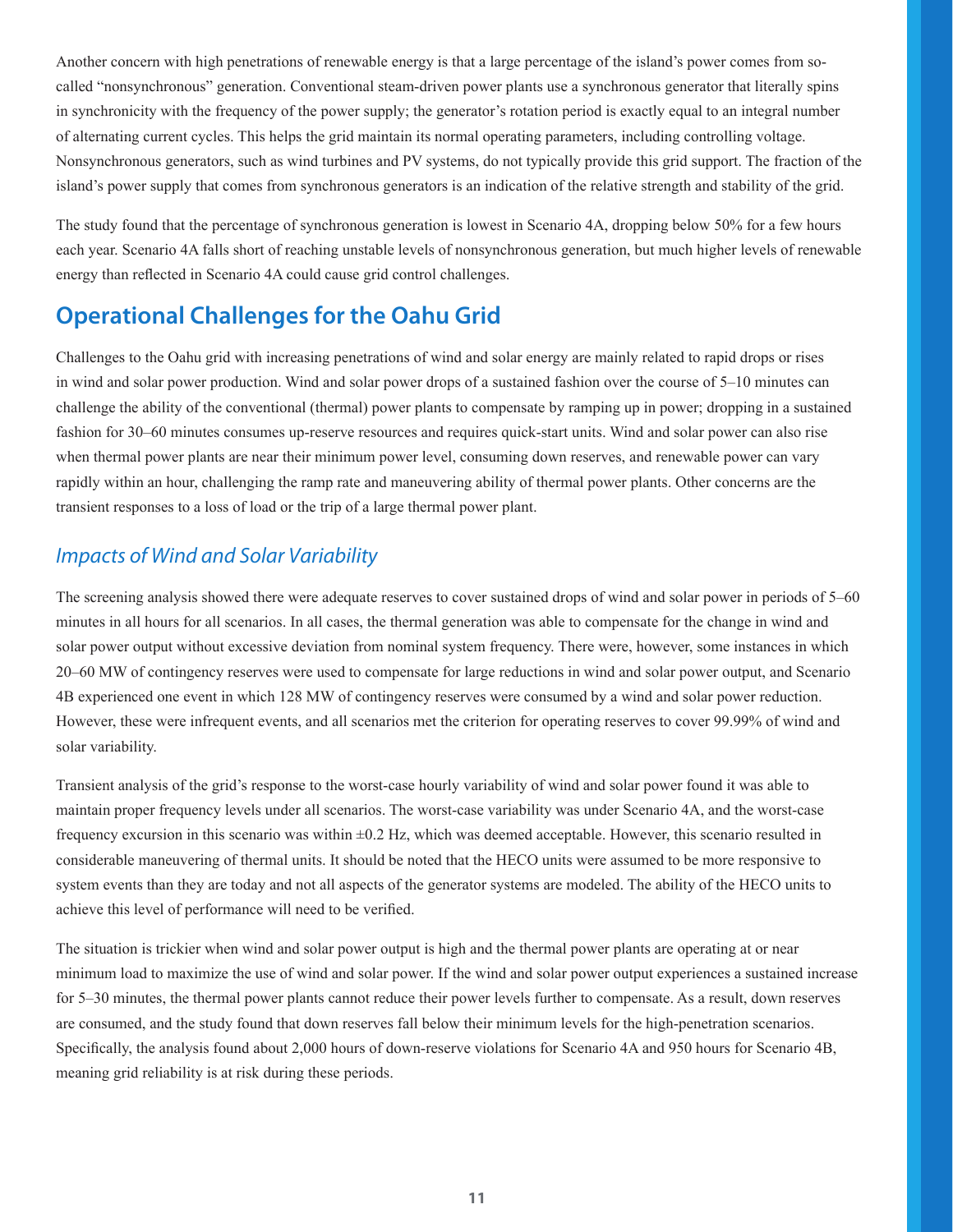

**Figure 6. Down reserves consumed by an increase in wind and solar power under Scenario 4A during the worst-case 5-minute increase in wind and solar power**

Figure 6 shows the down-reserve violation for the worst-case 5-minute increase in wind and solar power under Scenario 4A, caused by a rapid power increase at the central PV power plant. These results demonstrate the need to continuously manage down reserves with high penetrations of wind and solar power. One practical solution is to automatically curtail wind and central PV power plant resources when the down reserves fall below the minimum level required for loss-of-load contingencies.

#### *Worst-Case Loss-of-Load Event*

Transient simulations of the worst-case loss-of-load event on the Oahu grid showed that even though adequate down reserves were allocated to the thermal power plants, transient overshoot caused some thermal units to momentarily fall below their minimum power limits. As shown in Figure 7, under Scenario 4A, a 140-MW loss-of-load event caused two thermal units to experience transient power swings 16%–17% below their minimum power limits. Further analysis is required to quantify the risk of unit trips due to such transient events. However, if the wind and central-station PV resources were equipped with governor functions, they could participate in the response to loss-of-load events and reduce the reliability risk for thermal plants.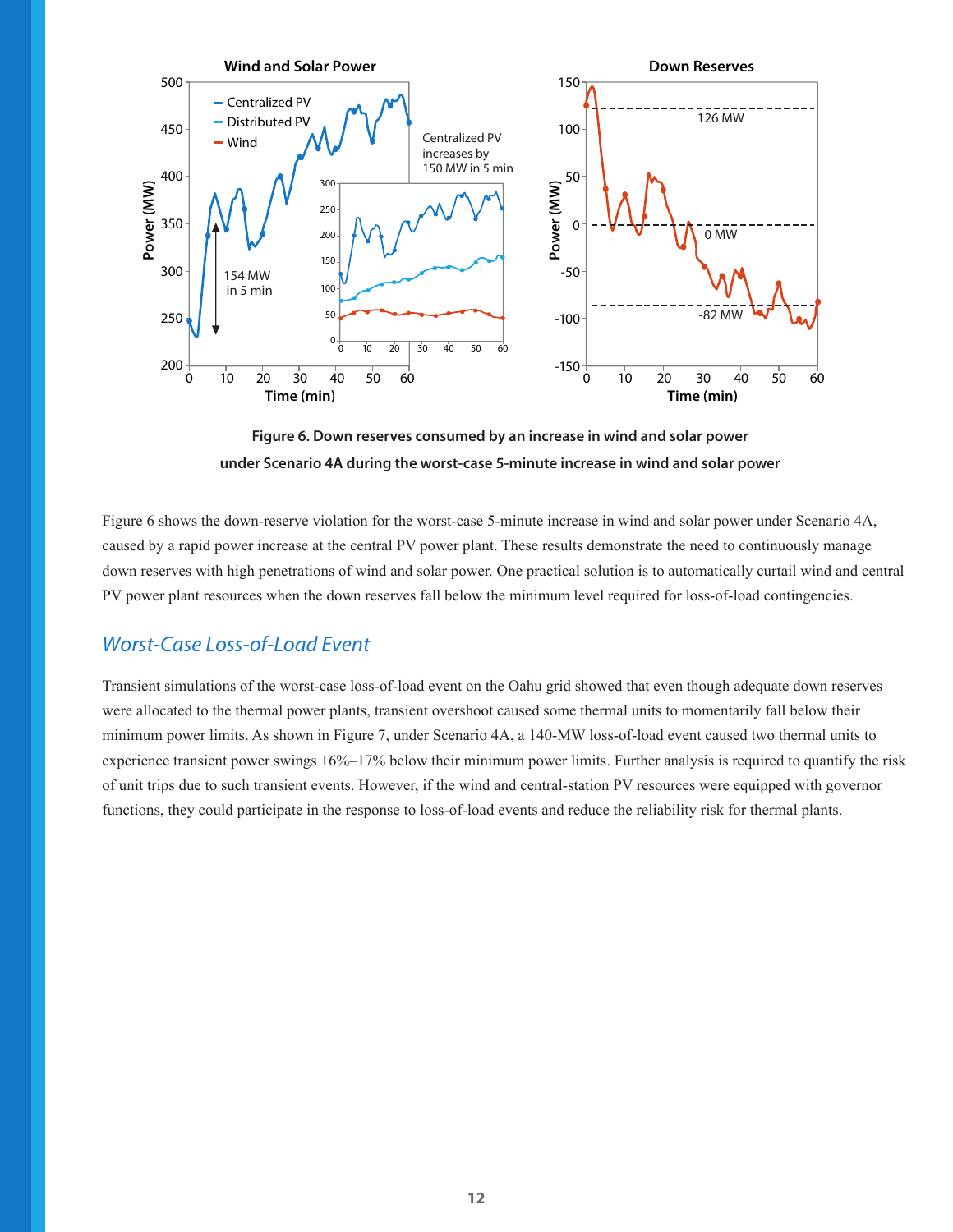

**Figure 7. Transient response to a 140-MW loss-of-load event under Scenario 4A**

#### *Worst-Case Generating Plant Trips With Low System Reserves*

The worst-case trip of a generating plant on Oahu is the loss of the 185-MW coal plant when system reserves are low. Figure 8 shows the system response to that event for the baseline case and Scenario 4A. In the baseline case, the frequency nadir (a direct measure of how close a system has come to interrupting the delivery of electricity to customers) is 58.65 Hz, and 95 MW of load is shed in two stages. Under Scenario 4A, the frequency nadir is 58.8 Hz, and 47 MW of load is shed in one stage. This indicates the Oahu grid handles the plant trip better with a high penetration of wind and solar energy, apparently because of the greater diversity of generating sources.

In 2012, HECO began requiring its distributed PV systems to ride through frequency excursions down to 57 Hz without tripping. Without that requirement, PV systems operating to conventional standards would trip offline at 59.3 Hz, exacerbating the frequency excursion. In that case, the frequency nadir would be 58.2 Hz under Scenario 4A, and the system would have to shed 190 MW of load. However, about 40 MW of distributed PV currently interconnected with the Oahu system were installed (prior to 2012) without ridethrough capability. Thus, the worst-case loss of generation for Oahu would be 225 MW, corresponding to the combined loss of the 185-MW plant and 40 MW of distributed PV. Further analysis will better establish the worst-case lossof-generation events and the system reserves needed to deal with those events.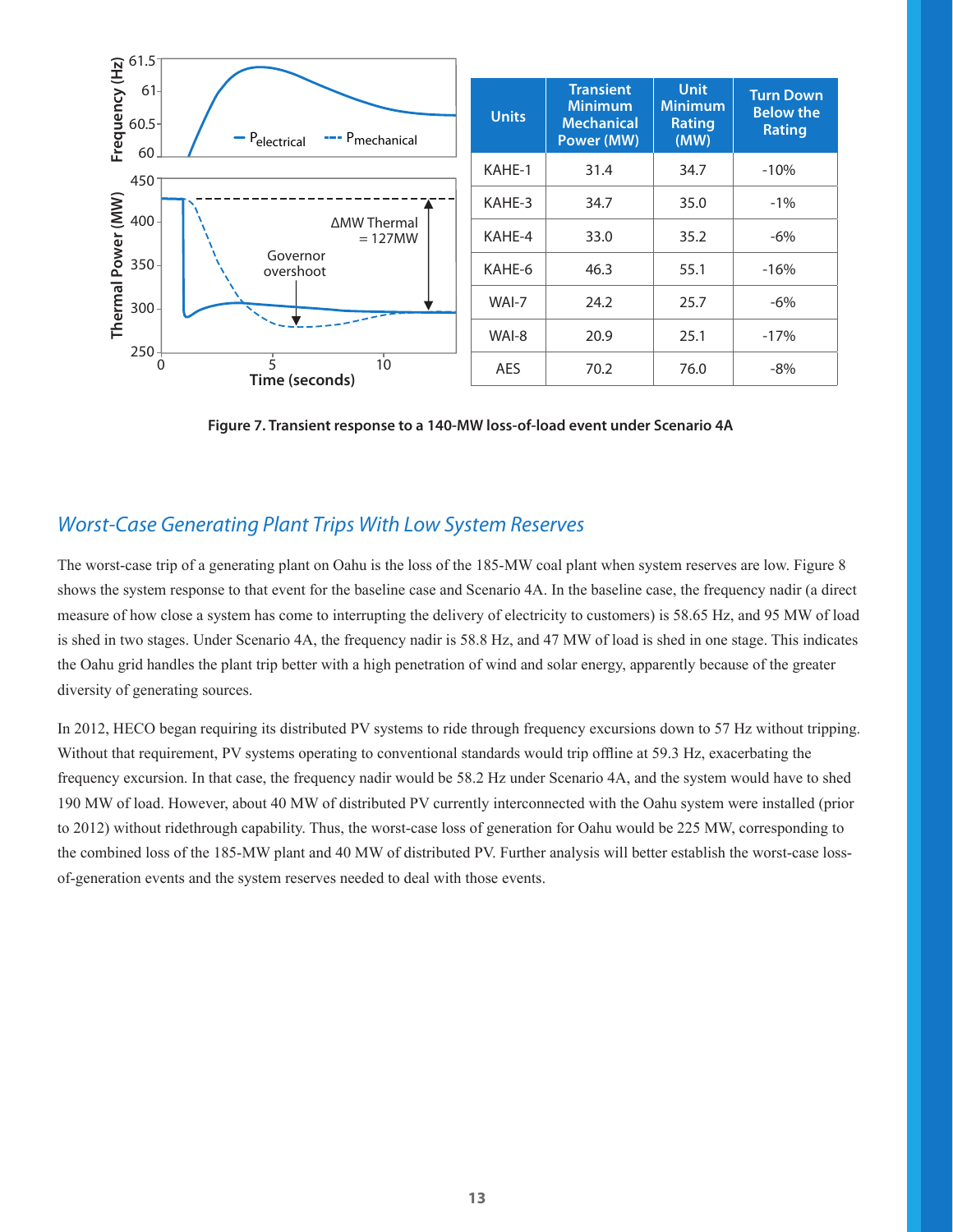

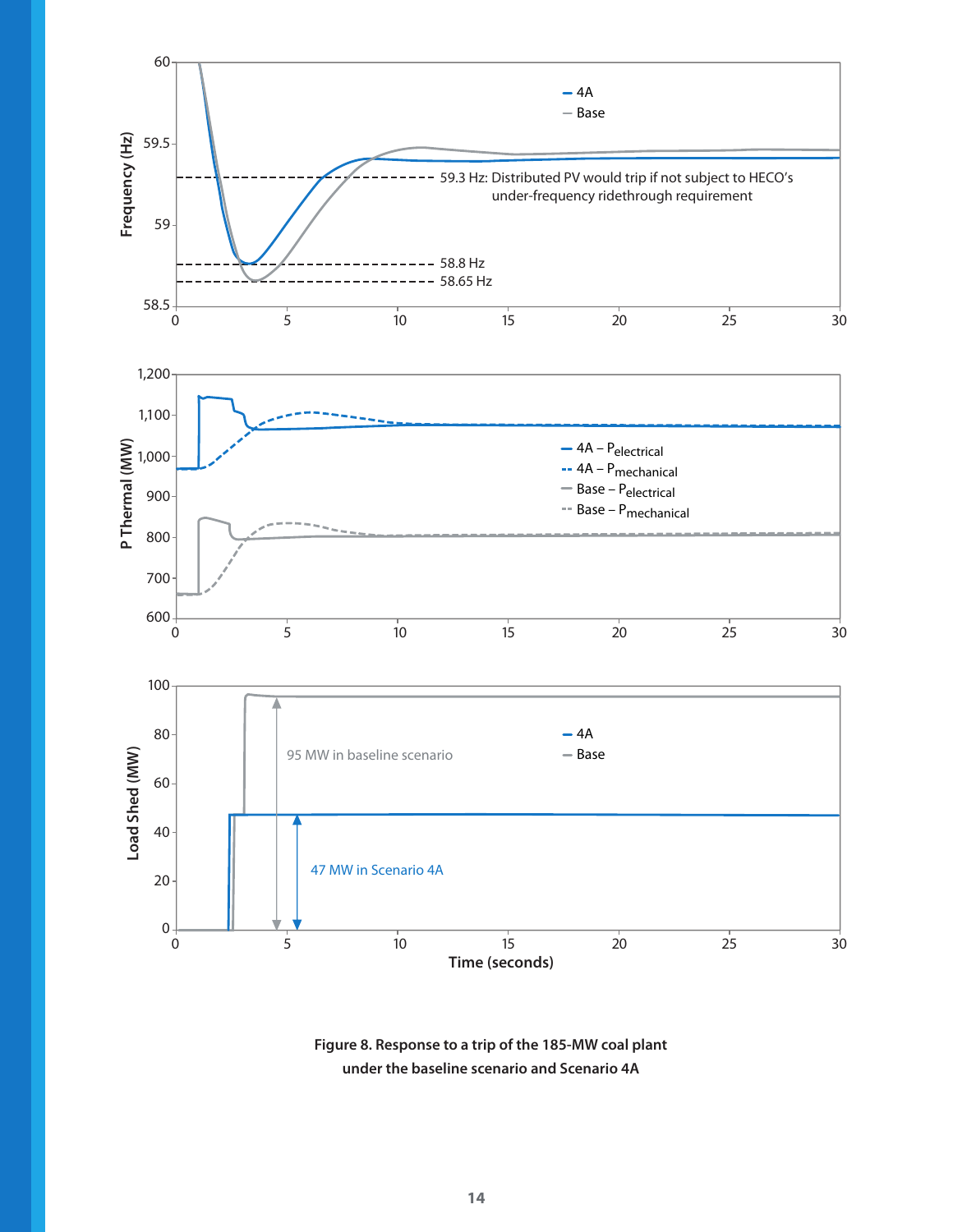## **Mitigation Measures**

A summary of operational challenges and potential mitigation measures associated with increased wind and solar energy penetration on the Oahu grid is presented in Table 5.

| <b>Operational Challenges</b><br>of Increased Wind and<br><b>Solar Penetration</b>               | <b>Mitigation Measures</b>                                                                                                                                                                                                                                                                |
|--------------------------------------------------------------------------------------------------|-------------------------------------------------------------------------------------------------------------------------------------------------------------------------------------------------------------------------------------------------------------------------------------------|
|                                                                                                  | Lower the minimum power level of thermal generation resources. This<br>reduces curtailment from 8.6% to 2.7% in Scenario 4A and from 4.4% to 0.5%<br>in Scenario 4B. This is by far the most effective mitigation measure.                                                                |
| Significant curtailment of                                                                       | Relax fixed operating schedules for Oahu baseload generation. This reduces<br>curtailment from 8.6% to 6.4% in Scenario 4A and from 4.4% to 1.2% in<br>Scenario 4B.                                                                                                                       |
| wind and solar energy                                                                            | Provide a portion of spinning reserves from demand response or a BESS.<br>Providing 50 MW of reserves from nonthermal resources reduces curtailment<br>from 8.6% to 7.1% in Scenario 4A and from 4.4% to 3.9% in Scenario 4B.                                                             |
|                                                                                                  | Provide a portion of down reserves from wind or central solar PV plants. This<br>reduces curtailment from 8.6% to 5.5% in Scenario 4A and from 4.4% to 2.5%<br>in Scenario 4B.                                                                                                            |
| Frequency response of<br>thermal unit operation<br>during loss-of-load events                    | Equip wind and solar plants with governor controls that reduce power<br>output in response to over-frequency events. This reduces the governing<br>duty on thermal plants and prevents them from transiently falling below<br>their minimum power limits.                                 |
| Frequency response<br>of thermal fleet during<br>generator trip events                           | Provide a portion of spinning reserves from a BESS with a governor or from<br>frequency-responsive demand response. This increases the system's overall<br>governing response and shares the governing duty over more resources. It<br>also helps avoid protective load-shedding actions. |
|                                                                                                  | Apply synthetic inertia control functions on wind plants.                                                                                                                                                                                                                                 |
| Wind and solar generation<br>consumption of down<br>reserves intended for<br>loss-of-load events | Automate curtailment of wind and central PV plants to continuously<br>maintain required levels of down reserves on thermal plants.                                                                                                                                                        |
| Increased variability<br>in system frequency                                                     | Study results show this is not expected to be a significant problem, but if<br>better performance is desired:                                                                                                                                                                             |
| and regulation duty<br>on thermal generation<br>caused by wind and<br>solar power variation      | • Limit ramp rates on individual central solar PV plants (requires a BESS to<br>limit down-ramps)                                                                                                                                                                                         |
|                                                                                                  | • Apply a BESS as a grid-level frequency-regulating resource (would need to<br>be about one-third the total rating of BESS applied to limit ramp rates on<br>individual PV plants).                                                                                                       |

#### **Table 5. Summary of Oahu Operational Challenges and Possible Mitigation Measures**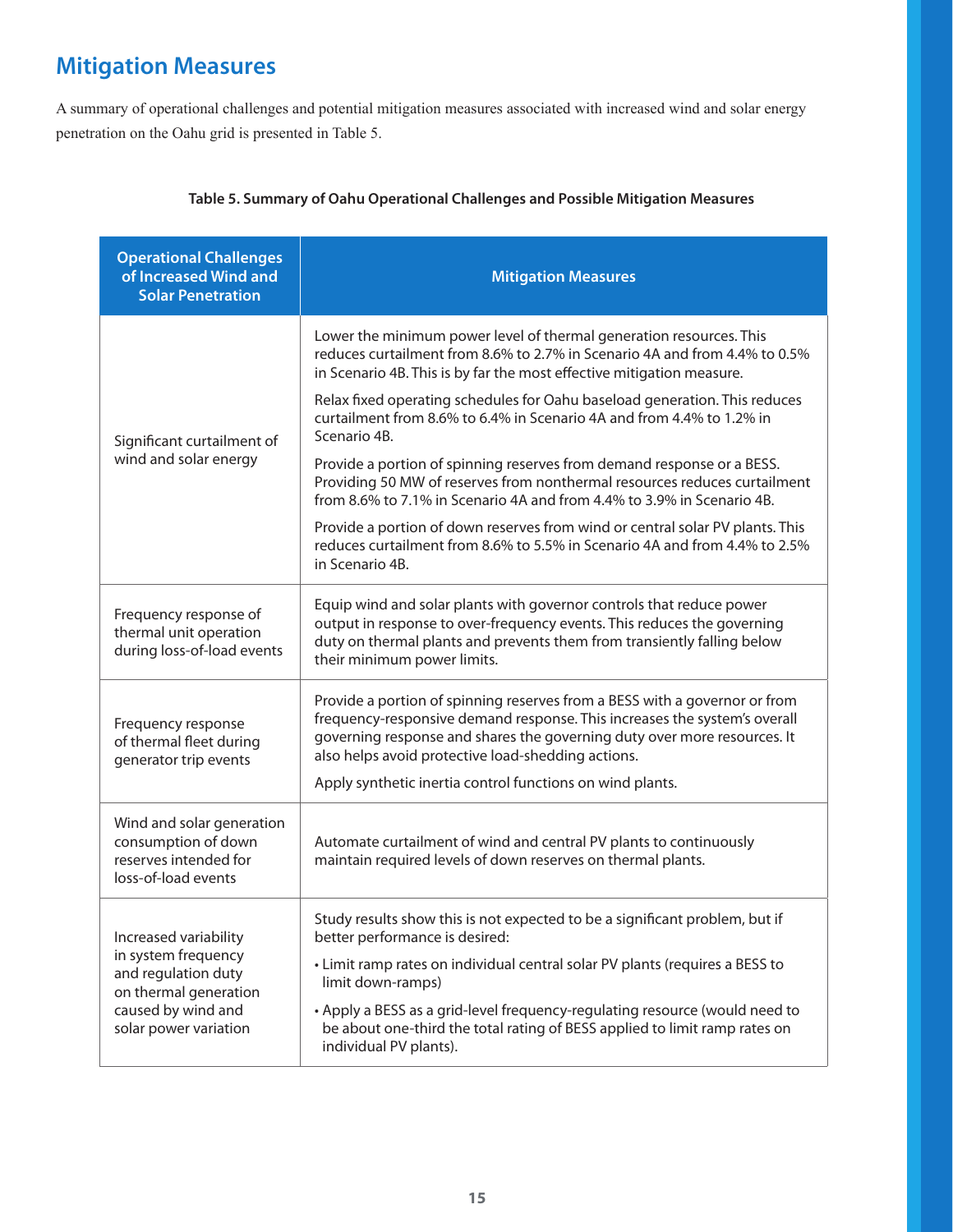#### *Curtailment Reduction*

The study found the best way to reduce the curtailment of wind and solar power was to lower the minimum power limit on select thermal power units. HECO has identified several units that could potentially reduce minimum power levels by about 50%. Other mitigating measures include relaxing the operating schedules of certain baseload units, procuring additional spinning reserves through demand response or a BESS, and procuring additional down reserves from wind and solar energy resources. Combining all these mitigation measures yields significant improvements. Under Scenario 4A, curtailments can be lowered from 8.6% to only 0.9%. These mitigation measures will require investment in utility-owned generation or collaboration from the wind and solar power producers.

#### *Improving Grid Performance Under Loss-of-Load Events*

Under high penetrations of solar and wind power, thermal generators can fall below their minimum power levels during transient responses to severe loss-of-load events. The solution to this problem is to include the wind and central-station PV plants in the response by equipping them with governor controls. The responsiveness of governor controls is indicated by the "droop," which is the percentage difference in speed with no load on the generator and with full load on the generator. A governor with a lower-percentage droop results in a more responsive system.

North American power plants use governors with a droop of 5%. A standard droop helps ensure that the synchronous generating sources share the load equally in proportion to their generating capacity. To evaluate the benefit of adding governors to wind and central-station PV plants, the study examined adding governors with 5% droop—as responsive as the synchronous generators—and with 2% droop, which makes them more responsive.

The study found the response of the thermal units was reduced from 127 MW with no wind and solar governors to 80 MW using governors with 5% droop and to 50 MW using governors with 2% droop. As shown in Table 6, with no wind and solar governors, all five thermal units have transient power excursions that fall below their minimum power limit by 20%–30%. With 5% droop governors on wind and solar plants, four units remain above their minimum power levels, and one unit falls below by only 1%. With 2% droop governors on wind and solar plants, all the thermal units stay well above their minimum power levels for the loss-of-load event. In this case, it might be possible to reduce the minimum dispatch limits of some thermal units, thereby further reducing the curtailment of wind and solar energy.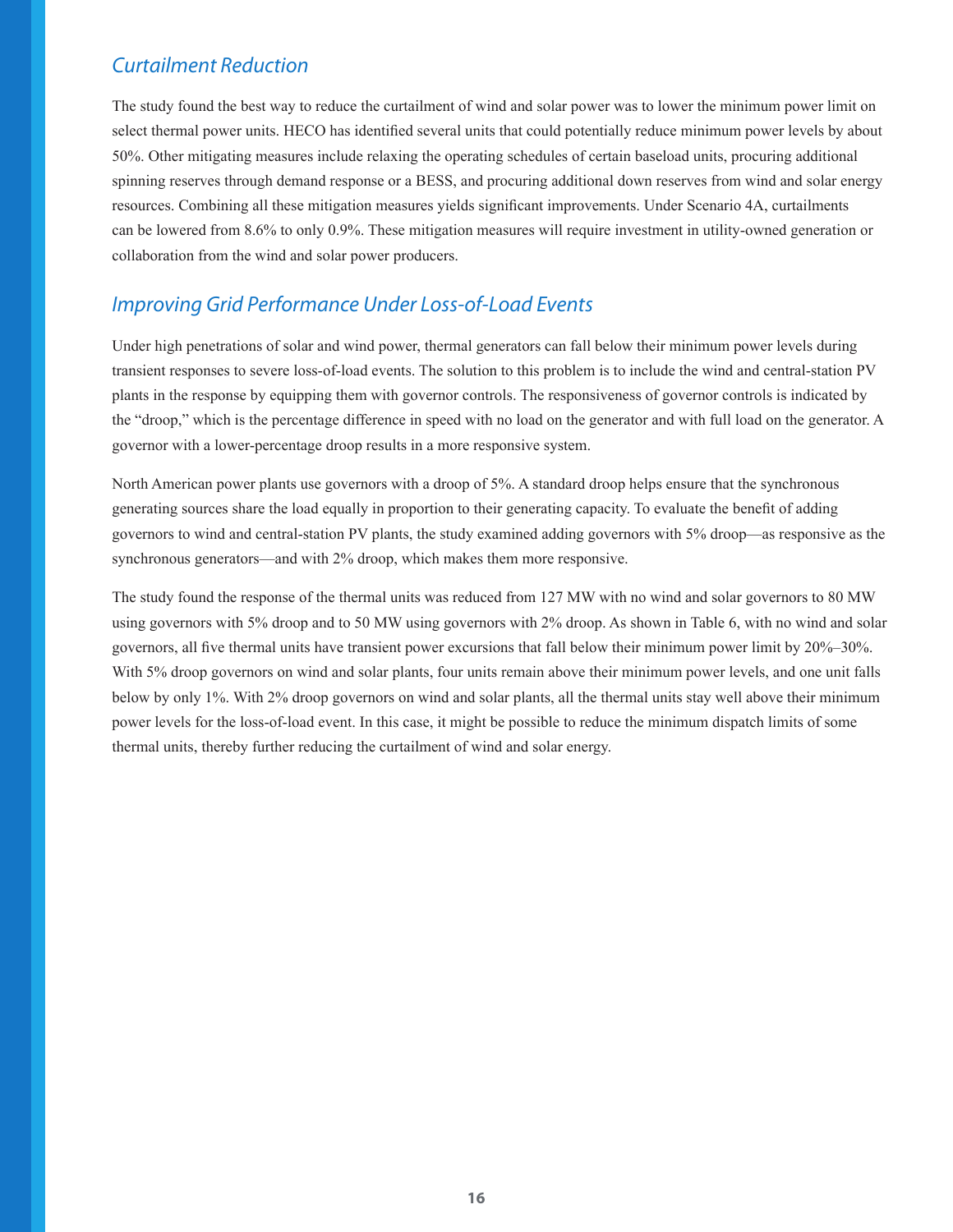#### **Table 6. Thermal Power Plant Excursions Following a 140-MW Loss-of-Load Event**

|         |                            | <b>No Governors on</b><br>Wind + Solar Plants |                                               |                                            | <b>Governors With</b><br>5% Droop on<br><b>Wind + Solar Plants</b> | <b>Governors With</b><br>2% Droop on<br>Wind + Solar Plants |                                               |  |
|---------|----------------------------|-----------------------------------------------|-----------------------------------------------|--------------------------------------------|--------------------------------------------------------------------|-------------------------------------------------------------|-----------------------------------------------|--|
| Units   | Unit Pmin<br>Limit<br>(MW) | <b>Transient</b><br>Min Mech<br>Power (MW)    | Turn Down<br>Relative to<br><b>Pmin Limit</b> | <b>Transient</b><br>Min Mech<br>Power (MW) | Turn Down<br>Relative to<br><b>Pmin Limit</b>                      | <b>Transient</b><br>Min Mech<br>Power (MW)                  | Turn Down<br>Relative to<br><b>Pmin Limit</b> |  |
| KAHE-1  | 17.0                       | 12.4                                          | $-27%$                                        | 18.5                                       | 9%                                                                 | 21.2                                                        | 25%                                           |  |
| KAHE-2  | 17.2                       | 12.9                                          | $-25%$                                        | 18.4                                       | 7%                                                                 | 21.2                                                        | 23%                                           |  |
| KAHE-6  | 55.1                       | 38.5                                          | $-30\%$                                       | 54.8                                       | $-1\%$                                                             | 61.0                                                        | 11%                                           |  |
| WAIAU-8 | 17.0                       | 12.0                                          | $-29%$                                        | 18.4                                       | 8%                                                                 | 21.0                                                        | 23%                                           |  |
| AES     | 76.0                       | 59.8                                          | $-21%$                                        | 80.5                                       | 6%                                                                 | 89.2                                                        | 17%                                           |  |

#### *Improving Grid Performance During Thermal Plant Trips*

The loss of the 185-MW coal plant requires the Oahu grid to shed 95 MW of load with a frequency nadir of 58.65 Hz under the baseline case and 47 MW of load with a frequency nadir of 58.8 Hz under Scenario 4A. Although the Oahu grid performs better with high penetrations of wind and solar power and higher generation reserves on the system, it would be preferable to reduce the load shed and minimize the deviation from standard operating frequency.

Proposed mitigation measures include using demand response to shed 75 MW of load when system frequency falls below 59.5 Hz and using "synthetic inertia control functions" on the wind plants to momentarily boost wind power output when system frequency falls below 59.85 Hz. These synthetic inertia control functions draw on the kinetic energy of the spinning blades to generate extra power, thereby slowing the blades. After a power boost of a few seconds, the wind plant takes about 30 seconds to return to speed, so its power output dips during that period.

The study found that under Scenario 4B, drawing on 75 MW of frequency-responsive demand response would raise the frequency nadir from 58.6 Hz to 58.9 Hz and reduce load shedding to 30 MW. Using synthetic inertia controls on the wind plants would boost wind plant output by 35 MW but have little impact on the system, improving the frequency nadir by only 0.1 Hz without changing the amount of load shed. However, combining both mitigation measures would limit the frequency nadir to 59 Hz and eliminate the need to shed load.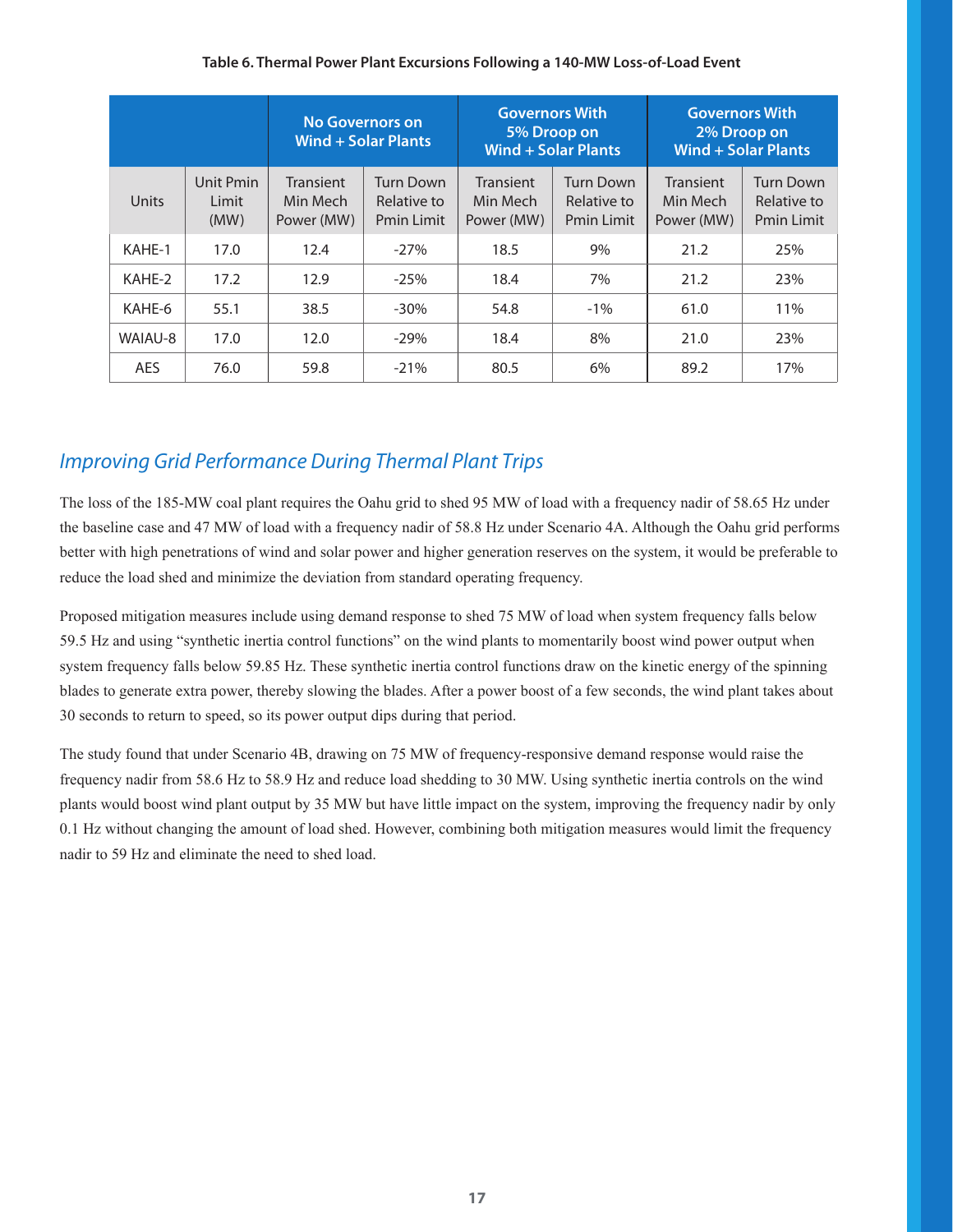#### **Conclusions for the Oahu Electric Grid**

The Oahu electric grid can accommodate 360 MW of solar PV generation and 100 MW of wind generation with additional spinning reserves, investments in generating units to reduce their minimums, and improved ramp rates. This mix of wind and solar generation supplies 11% of Oahu's annual electric load. If the solar PV resources are concentrated into larger plants with single-axis tracking rather than geographically dispersed with no tracking, the system will require more operating reserves to respond to the additional short-term variability in power output.

The Oahu electric grid with system modifications and additional reserves can accommodate additional wind and solar resources that result in renewable energy providing roughly 20% of the island's annual electricity needs. Additional operating reserves are required under the 20% renewable energy scenarios. Daytime operating reserves are higher for the PV-dominated scenario, and nighttime operating reserves are required for scenarios with wind. Centralized PV plants have more variability and, hence, need more operating reserves than distributed PV.

These high-penetration scenarios resulted in some curtailment of wind and solar power. Under current operating practices, the wind and solar mix resulted in curtailment of 4.3% of the renewable energy, while the solar-dominant mix resulted in curtailment of 8.6%. Reducing the minimum power level of the thermal power plants is the most effective method of reducing curtailment. Other effective methods include:

- Allocating down reserves to wind and solar plants
- Relaxing fixed operating schedules for a few thermal units
- Providing reserves from alternate resources such as a BESS or demand response.

Combining these mitigation measures can reduce curtailment to less than 1%, which is very acceptable. The study also found that, under the scenarios with high renewable energy penetration, the modified grid controls are capable of maintaining adequate frequency control for subhourly variations of wind and solar power. However, certain operating conditions and grid stresses could degrade the safety margins of the grid and make it less reliable. For example, when thermal generation is backed down to minimum dispatch limits, increased wind and solar generation will consume down reserves intended for loss-of-load contingencies. This can be resolved with an automated scheme to curtail wind and solar plant output and maintain required down reserves on the thermal units.

Likewise, system over-frequency responses for loss-of-load events can be improved if wind and solar plants are equipped with over-frequency governor controls. This reduces the risk of thermal unit trips because of transient excursions below minimum power levels. In addition, system under-frequency responses to generator trip events can be improved by a combination of synthetic inertia on wind plants and frequency-sensitive demand response.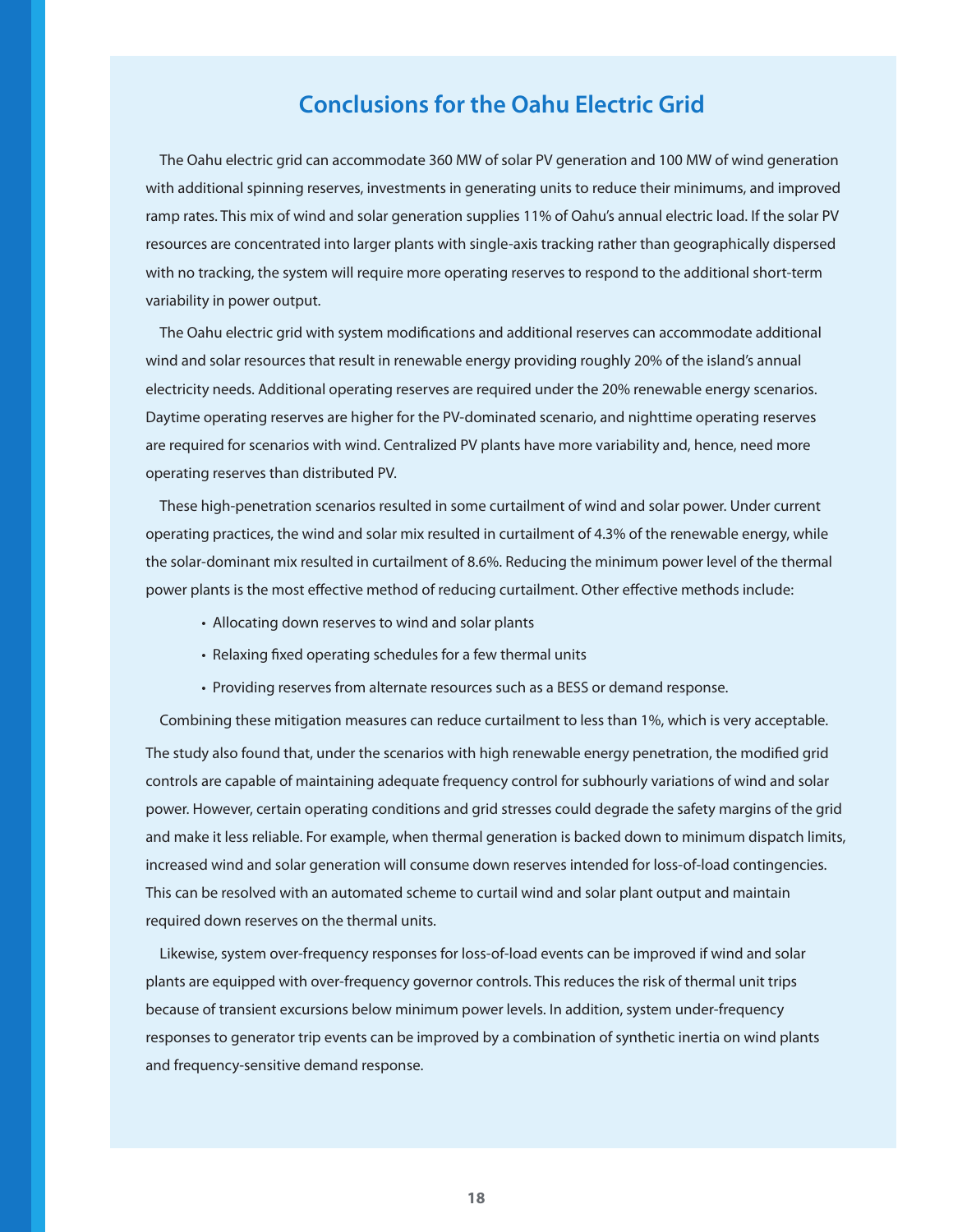### **The Maui Power Grid**

Maui's power supply includes four oil-fired power plants, a number of small diesel-fueled generators, two large diesel-fueled units, and a biomass-fueled power plant. Together, these power plants provide 264 MW of "firm" generation resources—power plants that the utility can count on to produce power when they are in service. For this study, the 16-MW biomass plant, which uses coal as a secondary fuel, is assumed to provide 13 MW of power during daylight hours and 9 MW at night. In addition, Maui has three wind farms that provide a total of 72 MW of power and 20 MW of grid-connected PV systems distributed around the island at homes and businesses. Finally, the Maui grid has a 10-MW BESS installed at one of the wind power plants. It provides up to 10 MW of up reserves for the Maui grid. A detailed listing of Maui generation resources is presented in Table 7.

| <b>Firm Generation Resources</b>        | <b>Capacity (MW)</b> | <b>Non-Firm Generation</b><br><b>Capacity (MW)</b> |
|-----------------------------------------|----------------------|----------------------------------------------------|
| Maalaea, combined cycle, distilate,     | 116                  | KWP1 wind farm<br>30                               |
| $2\times58$ MW                          |                      | Auwahi wind farm<br>21                             |
| Maalaea, diesels, distilate             | 96                   | KWP2 wind farm<br>21                               |
| Kahului, oil steam, four units          | 34                   | Distributed PV<br>20                               |
| Hana, diesels, distilate                | $\mathcal{P}$        |                                                    |
|                                         |                      | Utility-scale PV<br>0                              |
| HC&S Sugar Mill, IPP, biomass           | 16                   | <b>Total non-firm generation</b><br>92             |
| <b>Total firm generating capability</b> | 264                  |                                                    |

#### **Table 7. Maui Generation Resources as of November 2012**

The Maui study examined only two scenarios: a baseline scenario that reflects the system as it is today and Scenario 3, which adds 15 MW of centralized PV and 15 MW of distributed PV. (Scenario 2, meant to examine lower PV penetrations, was dropped because the results were expected to be trivial.) See Table 8.

#### **Table 8. Study Scenarios for the Maui Power Grid**

| <b>Scenario</b> | <b>Distributed PV (MW)</b> | <b>Centralized PV (MW)</b> | Wind (MW) | Total (MW) |
|-----------------|----------------------------|----------------------------|-----------|------------|
| <b>Baseline</b> |                            |                            |           |            |
| Scenario 3      | 30                         |                            |           | 117        |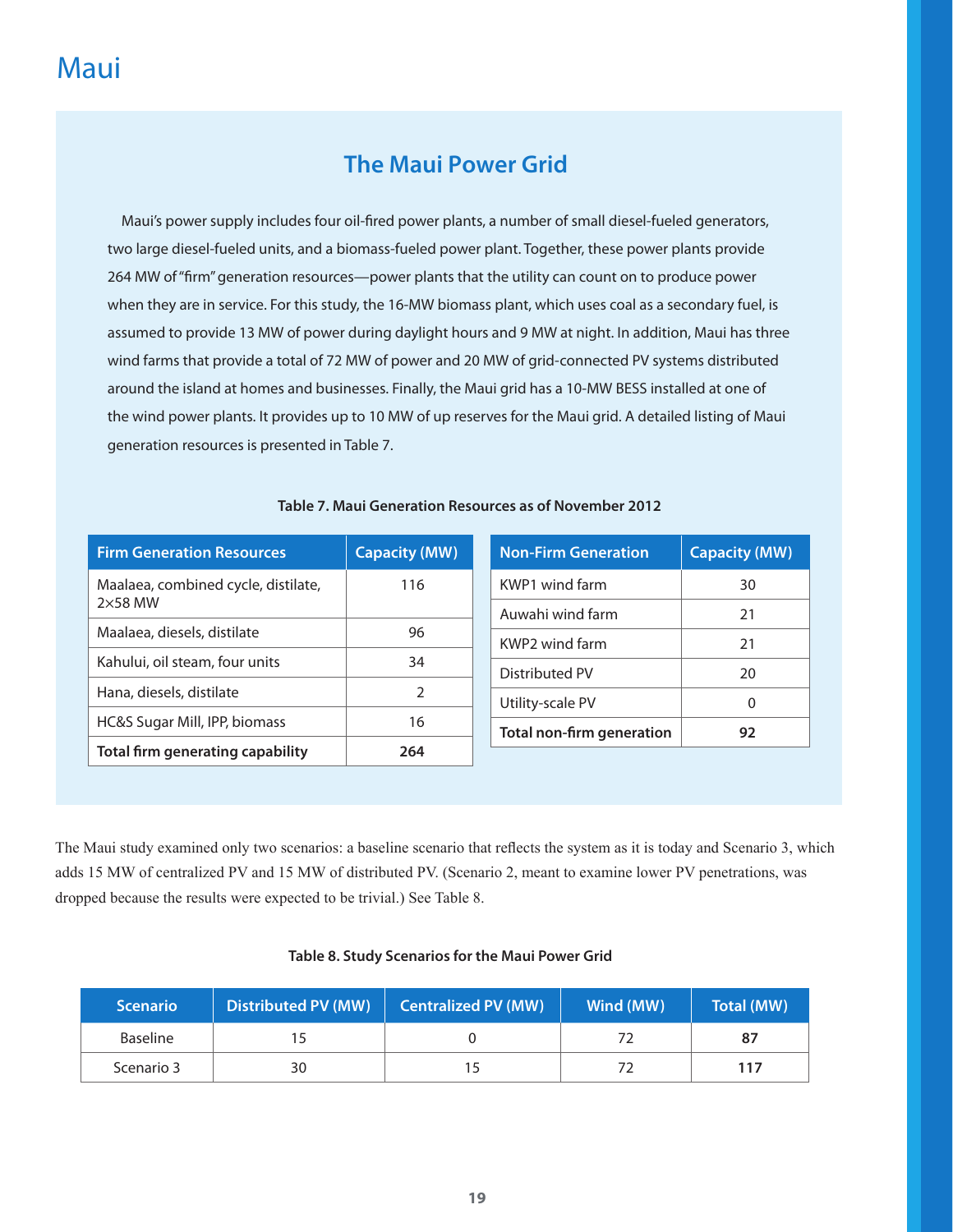Each of these scenarios was modeled to determine the worst-case drop and rise in power from the aggregate wind and solar resources. The results are shown in Table 9. The study found renewable resource variability on Maui is dominated by the wind power plants, and, as a result, there is little difference in variability between the baseline scenario and Scenario 3.

|               |                                                      | <b>Baseline Scenario</b><br>72 MW Wind + 15 MW Solar | <b>Scenario 3</b><br>72 MW Wind + 45 MW Solar |                          |  |  |
|---------------|------------------------------------------------------|------------------------------------------------------|-----------------------------------------------|--------------------------|--|--|
| Time Interval | $Max \Delta P$ Drop (MW)<br>$Max \Delta P$ Rise (MW) |                                                      | $Max \Delta P$ Drop (MW)                      | $Max \Delta P$ Rise (MW) |  |  |
| 30 seconds    | 7.0                                                  | 6.8                                                  | 8.1                                           | 7.1                      |  |  |
| 1 minute      | 10.4                                                 | 9.9                                                  | 10.7                                          | 11.2                     |  |  |
| 5 minutes     | 18.2                                                 | 17.7                                                 | 19.1                                          | 19.7                     |  |  |
| 10 minutes    | 29.9                                                 | 26.7                                                 | 30.0                                          | 28.2                     |  |  |
| 20 minutes    | 38.3                                                 | 45.8                                                 | 38.3                                          | 45.8                     |  |  |
| 60 minutes    | 50.8                                                 | 56.5                                                 | 52.3                                          | 56.5                     |  |  |

#### **Table 9. Worst-Case Variability for Maui Scenarios**

#### **Required Reserves for Maui**

On Maui, contingency and operating reserves are pooled together, with a minimum reserve level of 6 MW. This study focused on integrating more solar resources into the Maui grid. The technical analysis assumed that operating reserves would be allocated to cover variability of both wind and solar resources. A new method for calculating reserve requirements was developed, and that method produced reserve requirement curves (see Figure 9) that are significantly different from those presently used for Maui grid operations.

The reserve requirement developed for this study would generally require more reserves for lower levels of wind and solar contributions and less reserves for higher levels of wind and solar contributions, as compared with the existing reserve requirements for the system. However, it is difficult to compare the two methods because the new reserve requirement also adds reserves for solar power in addition to the wind power, where the existing reserve method only carries reserves for the wind power added to the system.

Further technical analysis is recommended to quantify curtailment impacts to the existing wind plants and to explore if and how the existing reserve practices should be changed to cover both wind and solar variability.



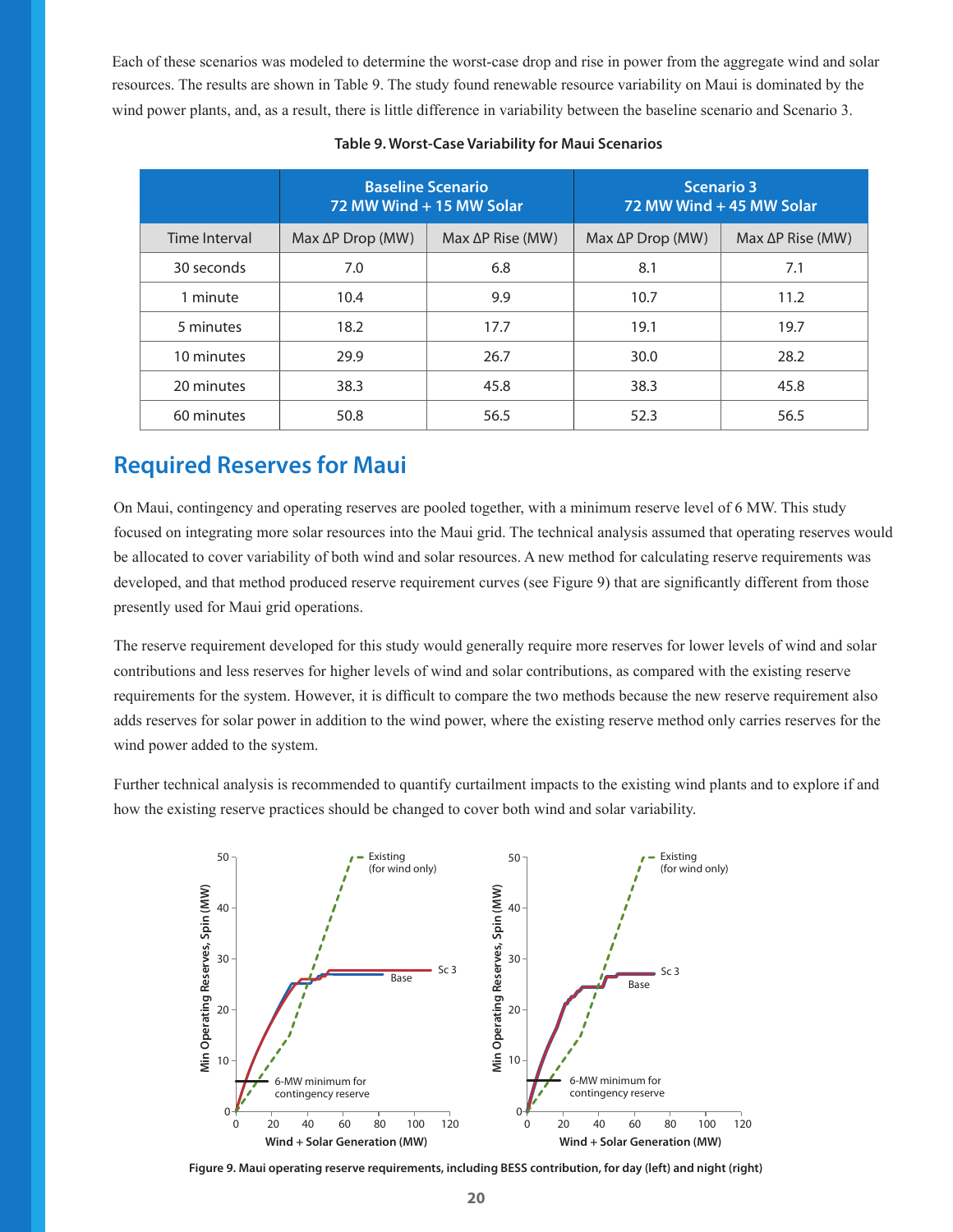The existing reserve requirements include the contributions of the BESS, which is capable of delivering 10 MW of up reserve continuously for 45 minutes, after which it will ramp down linearly for 45 minutes until it reaches zero. The BESS can also contribute 10 MW to down reserves by charging at its full capacity.

### **Maui Grid Operating Characteristics**

In a similar fashion to the Oahu analysis, MAPS simulations examined how often solar and wind resources would be curtailed to maintain grid control parameters. On Maui, the central PV power plant was curtailed first, followed by the wind plants. The results, shown in Table 10, are that wind and solar penetration increases from 21% in the baseline scenario to 23.5% under Scenario 3, while wind and solar curtailment increases from 19.9% to 23.1%.

So although Scenario 3 features 34.5% more wind and solar capacity than the baseline scenario, it delivers only 11.7% more renewable energy to the grid because only 57% of the additional renewable power is delivered to the grid. Nearly half of the central PV resource is curtailed (the additional distributed PV cannot be curtailed); curtailment of one of the wind plants also increases. This happens because Maui has a high wind penetration in the baseline scenario and already has significant wind curtailment, so the bulk of the additional renewable energy contributions in Scenario 3 are curtailed.

| <b>Maui Wind + Solar Resources</b> |                   |                           |                             |               |             | Renewable<br><b>Utilization</b> |             | <b>Comparison</b><br>to Baseline |                               |                                |                                |                         |
|------------------------------------|-------------------|---------------------------|-----------------------------|---------------|-------------|---------------------------------|-------------|----------------------------------|-------------------------------|--------------------------------|--------------------------------|-------------------------|
|                                    |                   | 30 MW<br>KWP <sub>1</sub> | Auwahi<br>21 MW             | 21 MW<br>KWP2 | Central PV  | Dist PV                         | Total (GWh) | $Wind + Solar$<br>Curtailment    | $Wind + Solar$<br>Penetration | Available<br>Add'I RE<br>(MWh) | Delivered<br>Add'l RE<br>(MWh) | % Add'l RE<br>Delivered |
| <b>Baseline</b>                    | Available<br>GWh  | 129                       | 88                          | 90            | $\mathbf 0$ | 25                              | 332         | 19.9%                            | 21.0%                         |                                |                                |                         |
|                                    | Curtailed<br>GWh  | $\overline{3}$            | 18                          | 46            | $\mathbf 0$ | $\mathbf 0$                     | 66          |                                  |                               |                                |                                |                         |
|                                    | Delivered<br>GWh  | 126                       | 70                          | 45            | $\mathbf 0$ | 25                              | 266         |                                  |                               |                                |                                |                         |
|                                    | CF<br>(Delivered) | 48%                       | 38%                         | 24%           |             | 19%                             |             |                                  |                               |                                |                                |                         |
|                                    | Available<br>GWh  | 129                       | 88<br>30<br>90<br>49<br>386 |               |             |                                 |             |                                  |                               |                                |                                |                         |
| Scenario 3                         | Curtailed<br>GWh  | $\overline{2}$            | 18                          | 54            | 14          | $\mathbf 0$                     | 89          | 23.1%                            | 23.5%                         | 54                             | 31                             | 57%                     |
|                                    | Delivered<br>GWh  | 126                       | 69                          | 36            | 15          | 49                              | 297         |                                  |                               |                                |                                |                         |
|                                    | CF<br>(Delivered) | 48%                       | 38%                         | 20%           | 12%         | 19%                             |             |                                  |                               |                                |                                |                         |

#### **Table 10. Annual Wind and Solar Energy Use, Curtailment, and Penetration**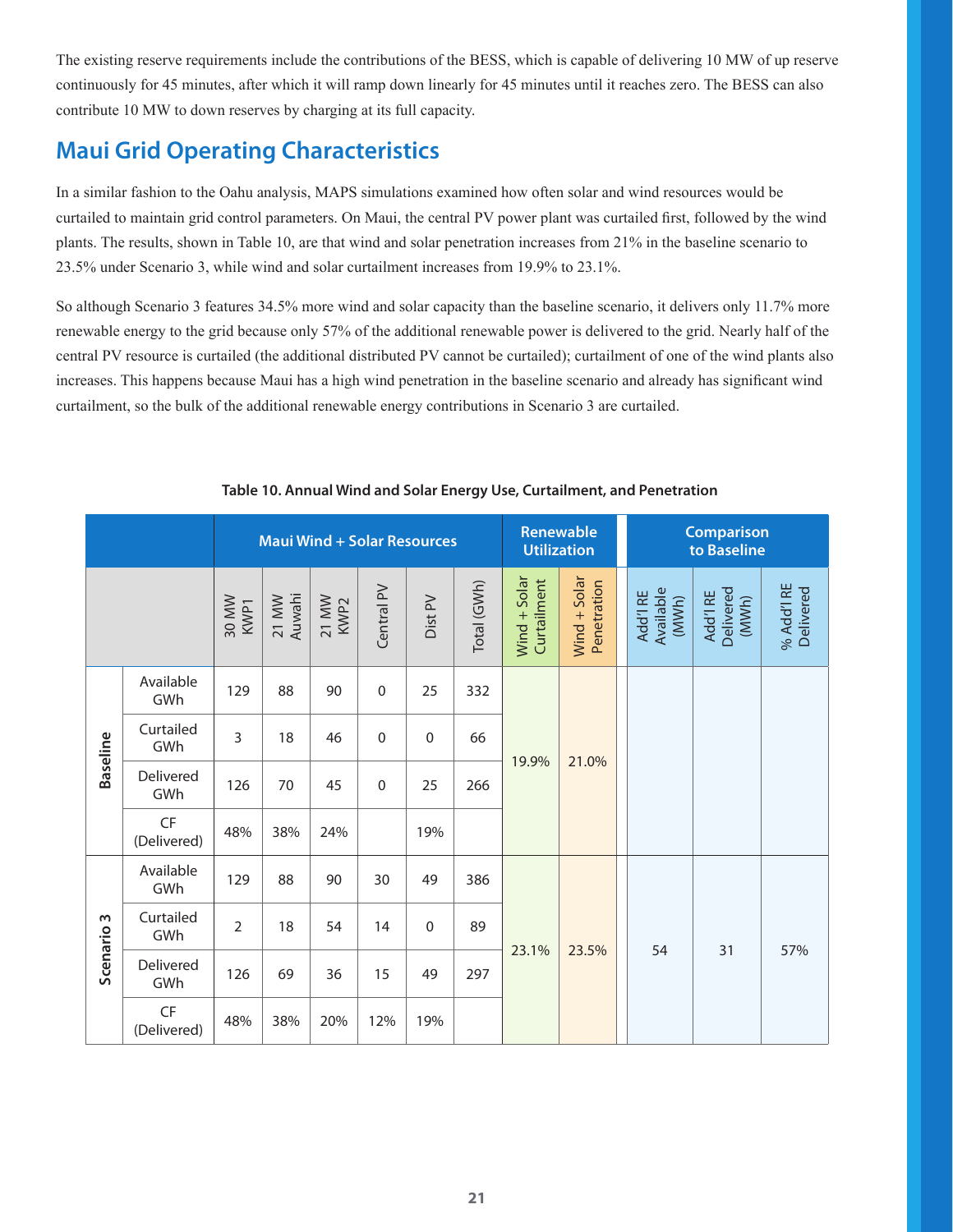Like Oahu, Maui draws on nonsynchronous power sources for a large percentage of its power supply. Under the baseline scenario, the grid approaches 50% nonsynchronous generation for a few hours of the year, while under Scenario 3, that percentage approaches 60%. Scenario 3 exceeds 50% nonsynchronous generation for about 100 hours per year.

### **Operational Challenges for the Maui Grid**

As on Oahu, the challenges of increasing penetrations of wind and solar energy to the operation of the Maui grid are primarily related to rapid drops or rises in wind and solar power production. There is also a potential vulnerability to loss-ofload events.

#### *Impacts of Wind and Solar Variability*

The screening analysis confirmed there are adequate reserves in all hours to cover sustained drops of wind and solar power in periods of 5–60 minutes. The analysis exhausted the thermal reserves first and then drew on the BESS, and, in most cases, the thermal reserves were sufficient to compensate for the drop. Under the baseline scenario, there are 10 hours per year when the reserve margin falls below 5 MW, and during the worst-case event, the reserve margin falls to 1 MW. Under Scenario 3, there are only 7 hours per year when the reserve margin falls to 5 MW, which is the lower limit on the reserve margins during the worst-case event.

Transient analysis of the grid's response to the worst-case hourly variability of wind and solar power found the grid was able to maintain proper frequency under all scenarios. In the simulations, the thermal units handled most of the regulation duty, but the BESS contributed briefly when the frequency excursion exceeded ±0.1 Hz. As a result, all the frequency excursions were held within that  $\pm 0.1$ -Hz band.

#### *Worst-Case Loss-of-Load Event*

The largest anticipated loss-of-load event on the Maui grid is 20 MW. Per Maui Electric Co. operating practices, the system carries 5 MW of down reserves on its thermal resources during the day and 3 MW at night, and the BESS contributes another 10 MW to down reserves. Analysis shows there are 3,530 hours per year when the thermal units and BESS could not cover a 20-MW loss-of-load event. Transient analysis shows that four diesel-fueled combustion turbines at Maalaea fall below their minimum power limits during the worst-case loss-of-load event, and two of these units settle at a final power level that is 1.5 MW below their minimum power level.

However, the wind plants and the central PV plant can contribute to down reserves by curtailing output. The study determined these three sources of down reserves are sufficient to compensate for the largest loss-of-load event. Another alternative is to automatically curtail wind and solar power to preserve down reserves on thermal plants. During the 3,530 hours when the thermal units and BESS have inadequate reserves, the wind and central solar plants could be automatically curtailed to maintain a thermal plant down reserve of at least 10 MW, but doing so would significantly increase wind and solar curtailment.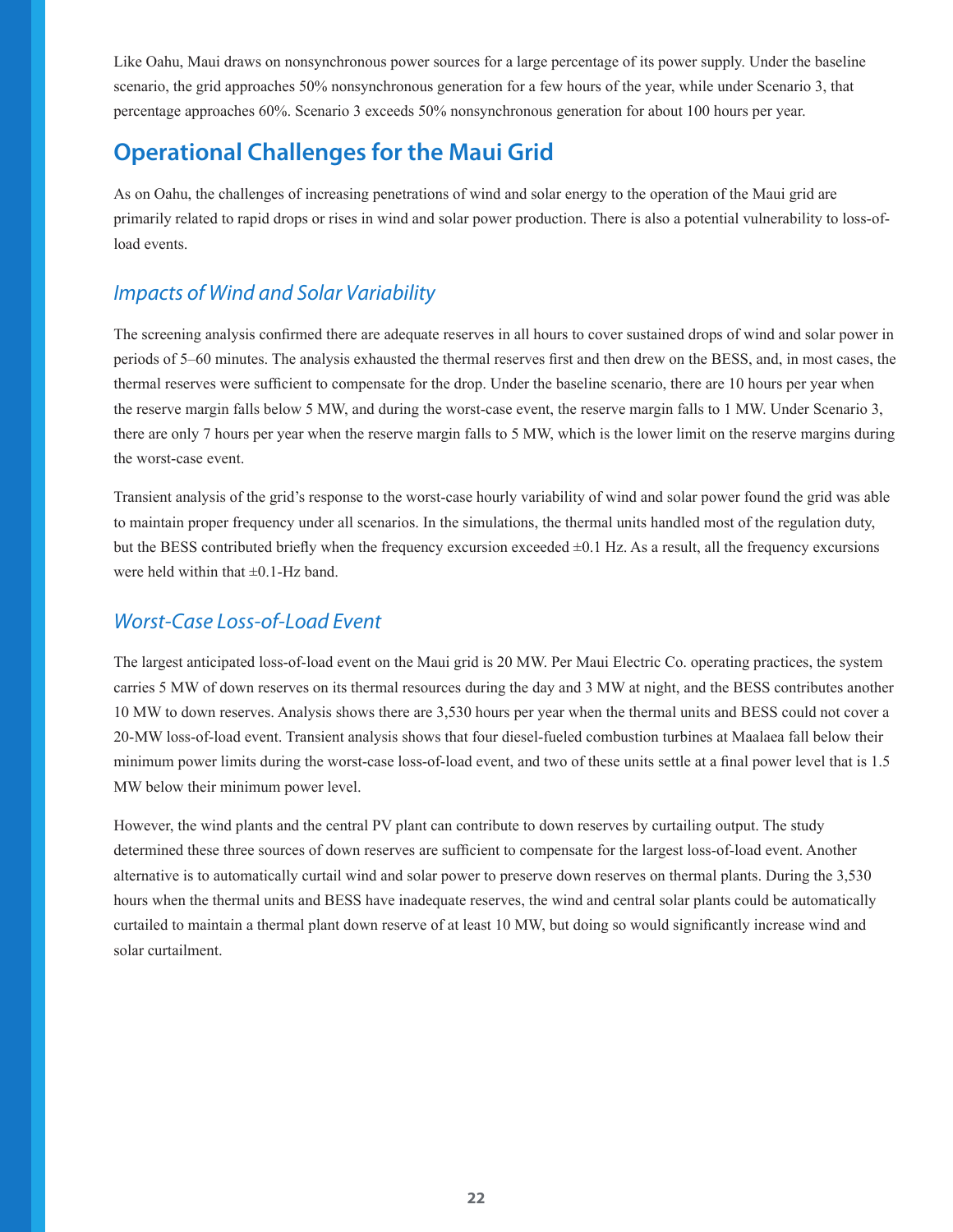#### **Table 11. Annual Wind and Solar Energy Use, Curtailment, and Penetration**

| <b>Operational Problems With</b><br><b>Increased Wind/Solar Penetration</b>                                                           | <b>Mitigation Measures</b>                                                                                                                                                                                                                                                                                                                  |  |  |  |  |
|---------------------------------------------------------------------------------------------------------------------------------------|---------------------------------------------------------------------------------------------------------------------------------------------------------------------------------------------------------------------------------------------------------------------------------------------------------------------------------------------|--|--|--|--|
|                                                                                                                                       | Combined-cycle units switch between single- and dual-train<br>operation as needed.                                                                                                                                                                                                                                                          |  |  |  |  |
| Significant curtailment of wind and                                                                                                   | Relax or eliminate fixed operating schedules for Kahului 1-4.                                                                                                                                                                                                                                                                               |  |  |  |  |
| solar energy                                                                                                                          | Increase the priority of reserves in the commitment process.                                                                                                                                                                                                                                                                                |  |  |  |  |
|                                                                                                                                       | Install an additional 10-MW BESS for reserves.                                                                                                                                                                                                                                                                                              |  |  |  |  |
|                                                                                                                                       | Install an additional 10-MW BESS for time-shifting energy.                                                                                                                                                                                                                                                                                  |  |  |  |  |
| Wind and solar generation consump-<br>tion of down reserves intended for<br>loss-of-load events                                       | Automate curtailment of wind and central PV plants to<br>continuously maintain required levels of down reserves on<br>thermal plants.                                                                                                                                                                                                       |  |  |  |  |
| Thermal unit operation during<br>loss-of-load events                                                                                  | Equip wind and solar plants with governor controls that will<br>reduce power output in response to over-frequency events.<br>This reduces the governing duty on thermal plants and prevents<br>them from transiently falling below their minimum power limits.<br>Install an additional 10-MW BESS with a frequency-responsive<br>governor. |  |  |  |  |
| Wind and solar generation consump-<br>tion of down reserves because of<br>rapid and/or sustained decreases of<br>wind and solar power | Analytical results demonstrate the assumed criteria for operating<br>reserves (both spinning and non-spinning) was sufficient to<br>cover all subhourly down-ramps in wind and solar. No additional<br>mitigations are required.                                                                                                            |  |  |  |  |
| Increased variability in system<br>frequency and regulation duty on<br>thermal generation caused by wind<br>and solar power variation | Study results show that frequency regulation during the most<br>volatile hour is within 0.1 Hz, as the BESS responds rapidly for<br>excursions beyond its 0.1-Hz governor deadband.<br>Ramping duty on thermal units and frequency variations can<br>be reduced by reducing or eliminating the 0.1-Hz deadband on<br>the BESS.              |  |  |  |  |

#### **Mitigation Measures**

A summary of operational challenges and potential mitigation measures associated with increased wind and solar energy penetration on the Maui grid is presented in Table 11. Note that the reductions in variable cost discussed below do not account for the cost of implementing the mitigation action assumed or any cost of the additional renewable energy accepted by the system.

#### *Curtailment Reduction*

A screening analysis assessed the ideas for reducing curtailment. The analysis found that enabling the combined-cycle units to switch between single-and dual-train operation increased wind and solar penetration from 23.5% to 25.1%, reduced curtailment from 23.1% to 17.9%, and increased the percentage of additional renewable energy that was actually delivered to 94%.

However, adding in relaxed operating schedules for the four oil-fired units and a change in the commitment process to increase the priority of reserves improved grid performance, raised wind and solar penetration to 25.7%, lowered curtailment to 15.8%, and actually delivered more renewable energy than the additional renewable energy that was added. This reflects a more efficient use of the existing wind and solar resources.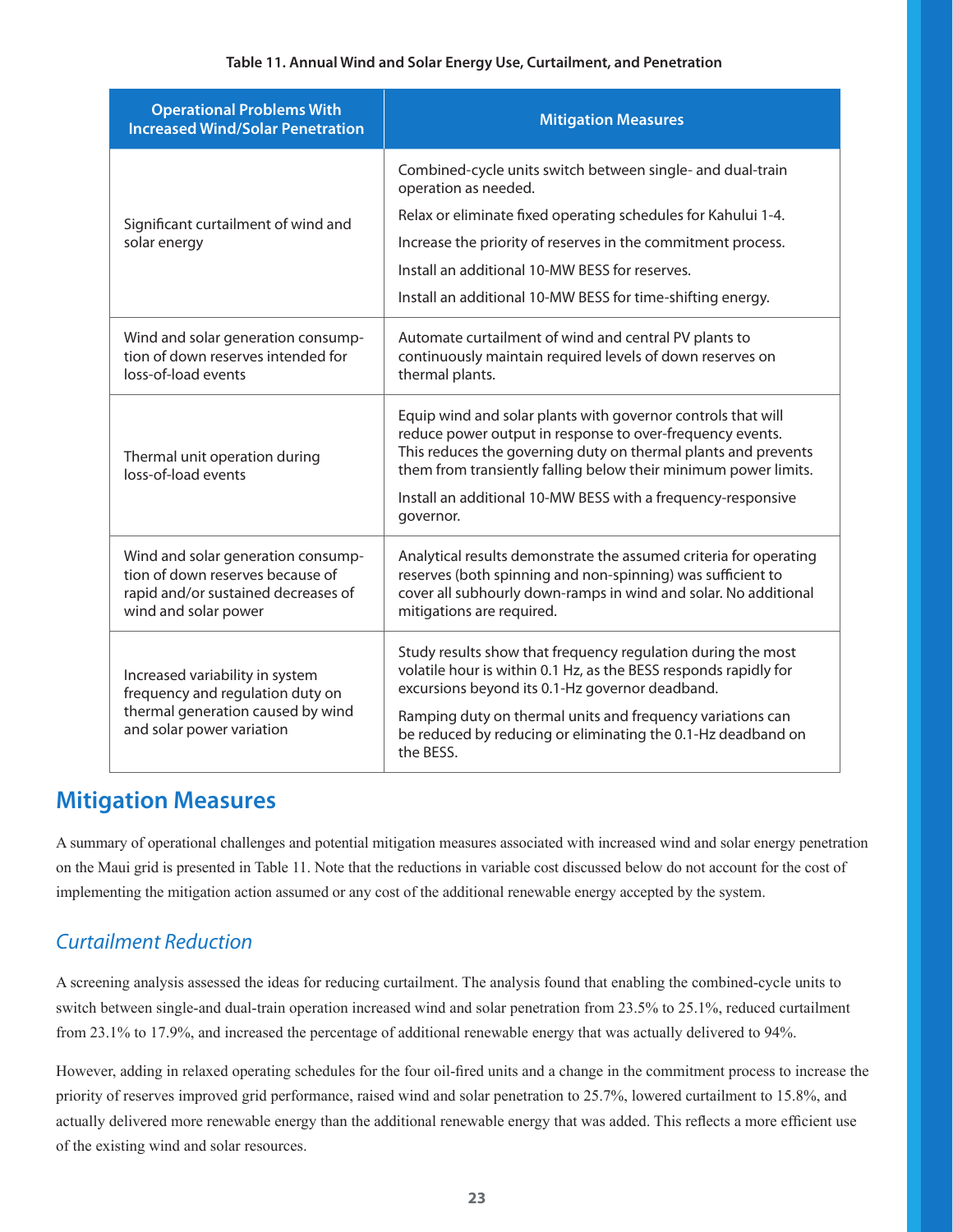The study also evaluated the benefits of adding another 10-MW, 20-MWh BESS, similar to the existing one, to the Maui grid. Two BESS operating strategies were considered: using the second BESS to provide an additional 10 MW of operating reserves or using it to "time-shift" energy—storing the wind and solar energy that would otherwise be curtailed and delivering it to the grid at the first opportunity. These two strategies were examined independent of the other proposed mitigation methods.

When providing reserves, the BESS raised wind and solar penetration to 17.6%, reduced curtailment to 25.2%, and delivered 96% of the available added renewable energy to the grid. It also reduced variable operating costs by \$5 million per year. When used to time-shift energy, the BESS reduced curtailment to 19% and dropped operating costs by \$1.8 million per year, so it is clearly preferable to use the BESS to provide operating reserves.

However, the study also examined time-shifting energy with a BESS that has more hours of storage. Using a 100-MWh BESS instead of a 20-MWh BESS produced a result similar to using a 20-MWh BESS to provide operating reserves, with curtailment lowered to 17.6%. However, the 20-MWh BESS used for operating reserves results in lower operating costs than the 100-MWh BESS used for time-shifting energy, so it is still preferable to employ the smaller BESS to provide reserves. Note that the cost reductions stated show the relative benefits provided by an additional BESS but do not include the cost of the BESS or the additional renewable energy accepted by the system.

#### *Improving Grid Performance for Loss-of-Load Events*

A loss-of-load event could cause four combustion turbines at Maalaea to drop below their minimum power levels. To mitigate this problem, the study examined the use of over-frequency governor controls on the central-station PV plant and two of the three wind farms, representing 42 MW of capacity. (The third wind farm is under a power purchase agreement that does not allow a governor function. However, the BESS does have an aggressive fequency response.) This resulted in a modest reduction in the thermal plant response. Only three of the four combustion turbines went below their minimum power levels because of overshoot on their transient responses, and two of the four ended up operating below their minimum power levels after the event.

Other possible mitigation approaches include modifying the Maalaea combined-cycle units to reduce their minimum power levels and installing over-frequency relays with low settings on selected wind-plant feeders to trip a portion of the wind generation during loss-of-load events. These approaches were not investigated in the study.

#### *Improving Grid Frequency Regulation for High-Variability Periods*

Maui's thermal units can adjust their output for most periods of high variability of solar and wind resources, but, occasionally, the BESS kicks in to keep the frequency range within  $a \pm 0.1$ -Hz band around the nominal 60-Hz frequency. To see if the BESS could provide even better frequency regulation, the study examined whether system performance under highvariability periods could be improved by removing the 0.1-Hz deadband in the BESS control scheme. The analysis found that operating the BESS with no deadband resulted in greater cycling of the BESS but decreased the power maneuvering of the thermal plants and improved frequency control. The results are shown in Figure 10.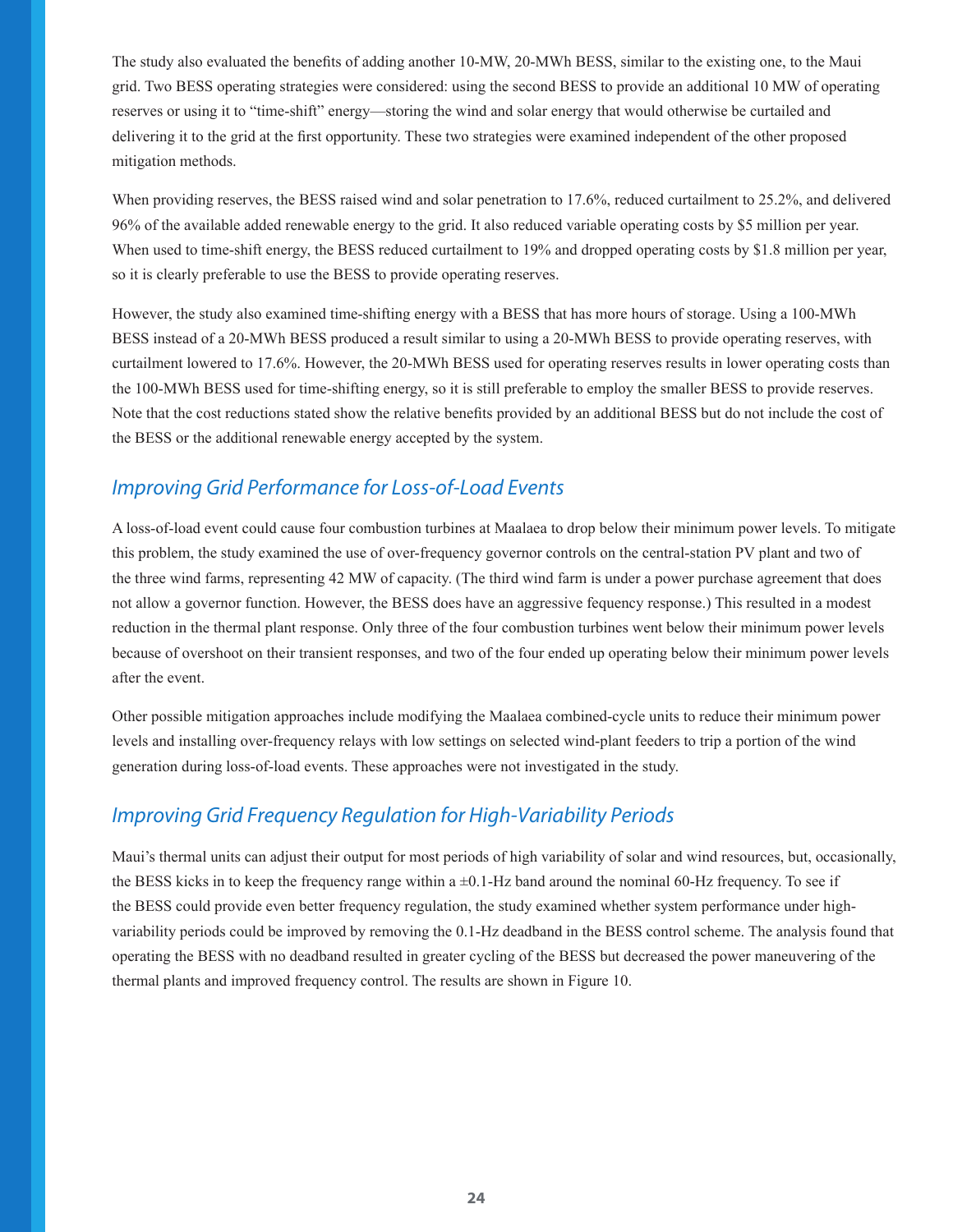

**Figure 10. Regulation performance for the most volatile hour under Scenario 3, with and without the 0.1-Hz deadband in the BESS control scheme**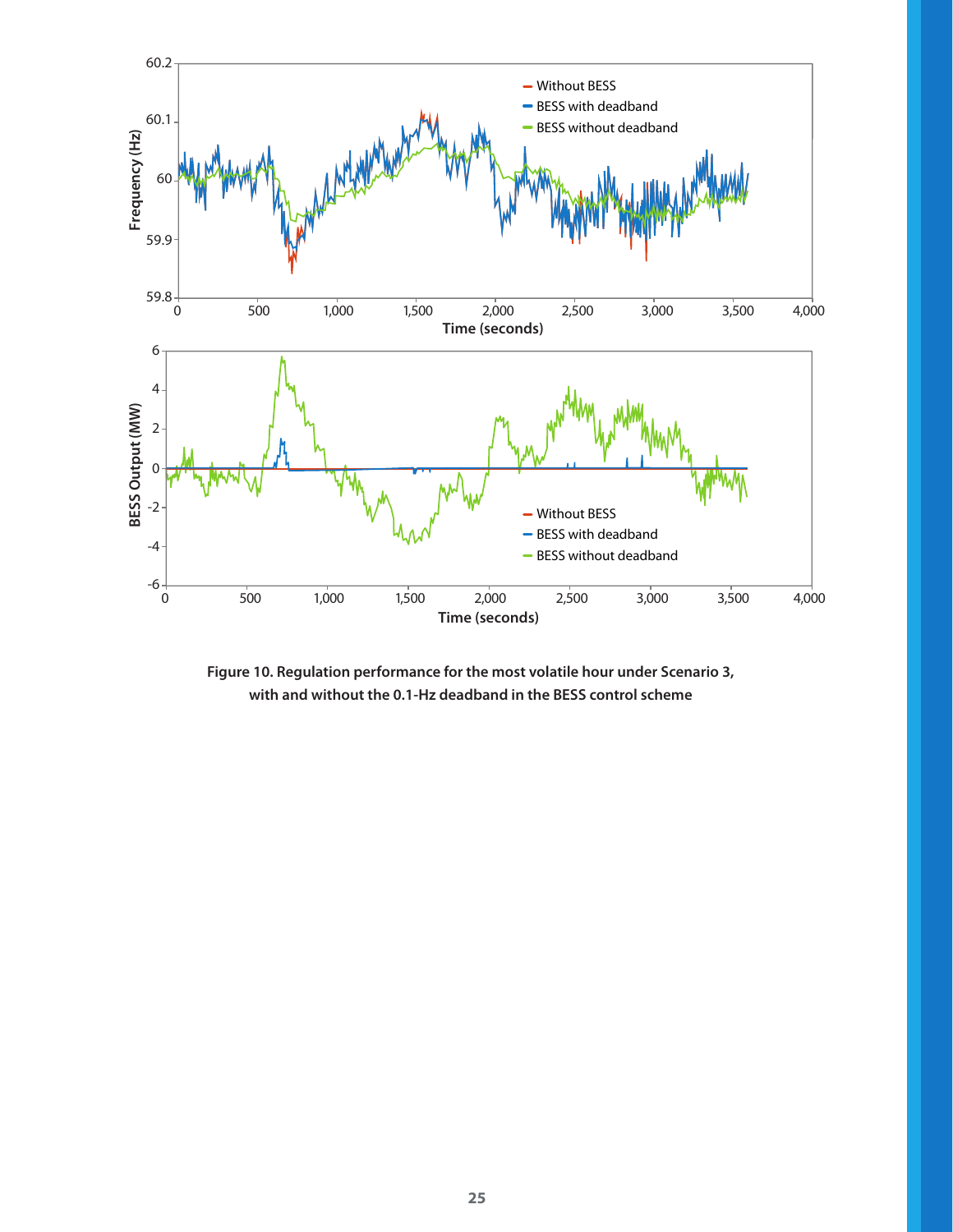#### **Conclusions for the Maui Electric Grid**

Compared with the baseline scenario, Scenario 3 has 54 MWh of additional solar energy available from 30 MW of new solar PV resources. However, under existing operating practices, only 57% of this solar energy can be used to serve load; the rest must be curtailed. Despite the curtailment, wind and solar resources provide 23.5% of Maui's power needs under Scenario 3. The reserves required for the 72 MW of wind resources in the baseline scenario were found to be sufficient to cover the additional 30 MW of PV resources in Scenario 3.

Several methods for reducing curtailment were explored. The two mitigation methods that performed well were enabling the single- or dual-train operation of the combined-cycle units and adding a 10-MW, 20-MWh BESS. The flexible operation of the combined-cycle units enabled 94% of the additional renewable energy in Scenario 3 to be delivered to the grid, with only 6% curtailed, while the BESS enabled 96% of the additional renewable energy to be delivered to the grid, with only 4% curtailed. Using the BESS to time-shift energy was not as effective for reducing curtailment as using the BESS to provide reserves.

The study also found that some thermal units fell below their minimum operating power levels during the worst-case loss-of-load event with high wind and solar power production. The addition of frequency droop response in the new wind power plants resulted in a modest improvement, but the study recommended that the utility review the modeled power excursions at the thermal units to evaluate the risk of them tripping offline under these conditions.

However, the system has enough maneuvering capability in the thermal plants and the BESS to counteract the most volatile periods of wind and solar power production. With the existing BESS deadband, the thermal units do most of the maneuvering in response to short-term variations, but with the deadband removed, the BESS shares in the system frequency regulation and significantly reduces maneuvering duty on the thermal units.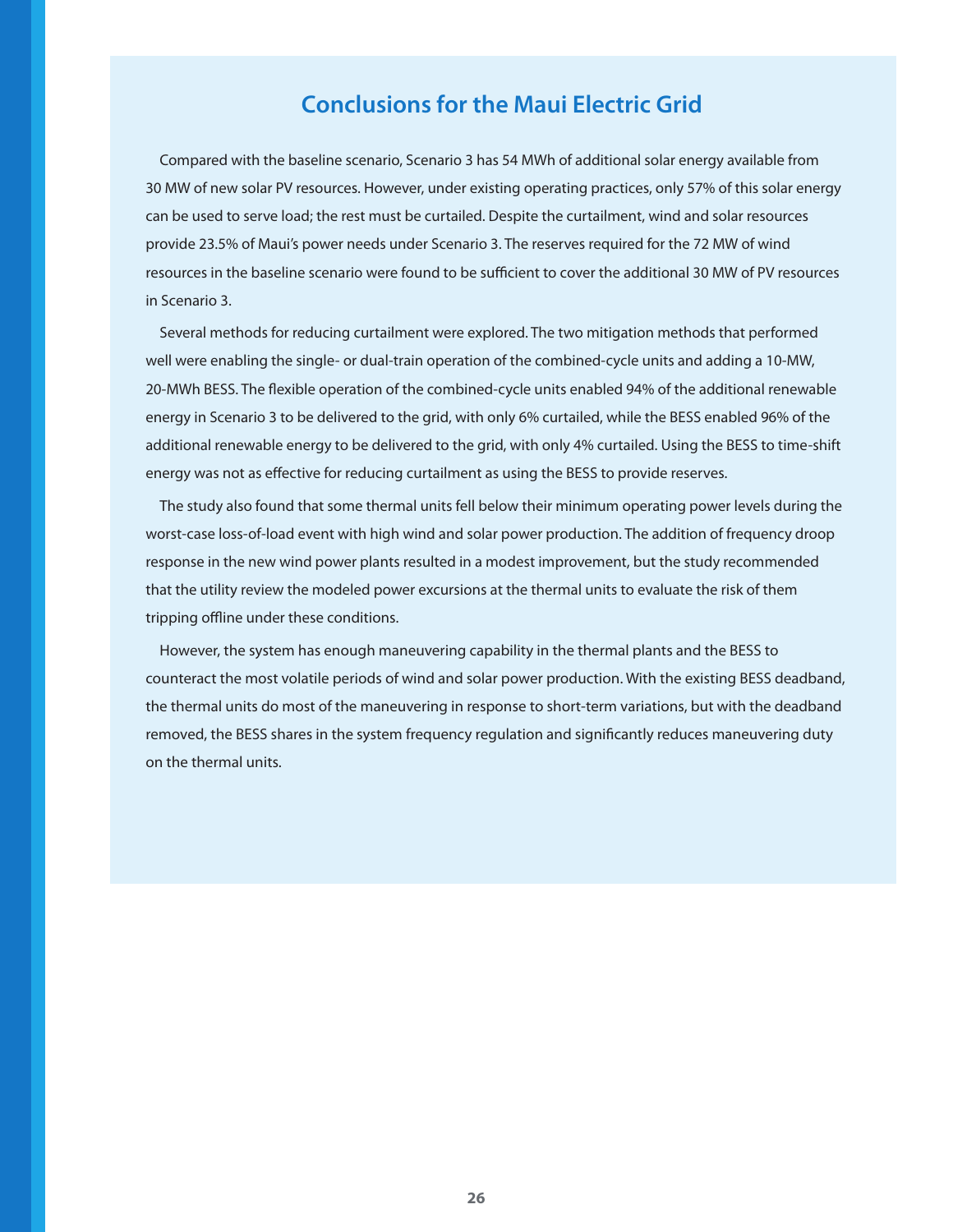## **Conclusions**

In summary, the Hawaii Solar Integration Study provided valuable insights into the integration of solar and wind power into two very different utility grids. The results provide a deeper understanding of the differences among distributed PV systems, centralized PV power plants, and wind power plants in terms of variability, ability to curtail power output, grid support, and characteristics relative to the load. Although reliability challenges increase with increasing variable renewable generation, this study found that those challenges are manageable for the scenarios studied with the mitigation approaches recommended.

This study found that higher levels of variable renewables can be reliably accommodated in a collaborative fashion (i.e., by changes to both utility equipment and operating practices and variable generation equipment) and noted the importance of asking for the right capabilities (e.g., inertial and frequency response, voltage and frequency ridethrough, and ancillary services) from variable generating plants. The importance and value of reviewing existing operating practices and adjusting certain assumptions (e.g., minimum power generation levels and must-run generator rules) was modeled and the impact on solar and wind curtailment shown. Finally, the use and value of storage in a high-penetration system was modeled and discussed. The insights from the Hawaii Solar Integration Study form a large body of knowledge for future grid integration studies, and the results can be used to further our understanding of grid integration in other island systems as well as mainland U.S. systems with high regional solar and wind penetrations.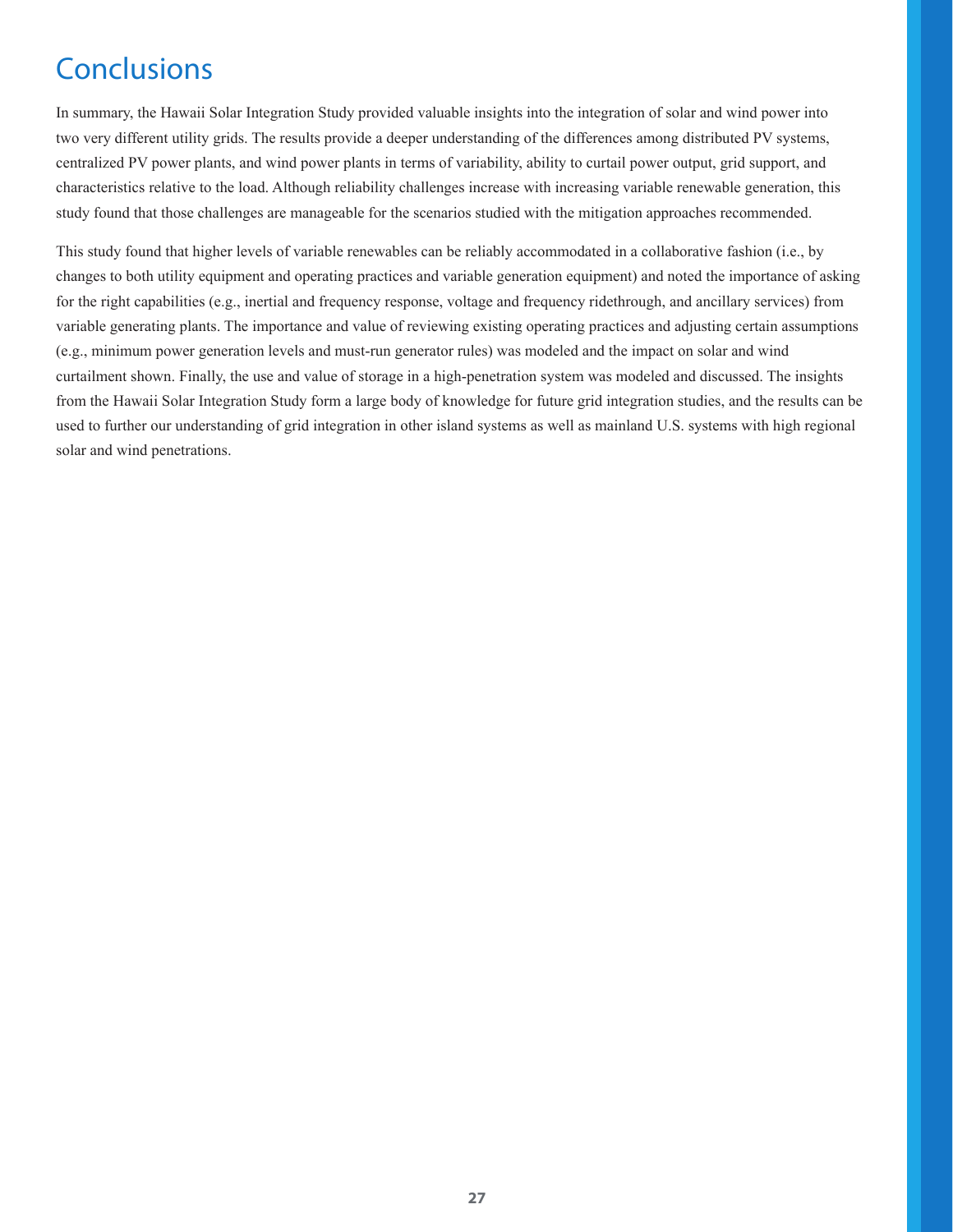## **References**

AWS Truepower. (2013). Synthesis of PV Data for the Hawaii Solar Integration Study. NREL/SR-5500-57844. Work performed by AWS Truepower, LLC, Albany, NY. Golden, CO: National Renewable Energy Laboratory.

Corbus, D.; Schuerger, M.; Roose, L.; Strickler, J.; Surles, T.; Manz, D.; Burlingame, D.; Woodford, D. (2010). Oahu Wind *Integration and Transmission Study: Summary Report*. NREL/TP-5500-48632. Golden, CO: National Renewable Energy Laboratory. http://www.nrel.gov/docs/fy11osti/48632.pdf.

GE Energy Consulting. (March 2013). *Hawaii Solar Integration Study – Final Technical Report for Maui*. Schenectady, NY: GE Energy.

GE Energy Consulting. (April 2013). *Hawaii Solar Integration Study – Final Technical Report for Oahu*. Schenectady, NY: GE Energy.

GE Energy Consulting. (March 2013). *Hawaii Solar Integration Study – Summary Technical Report*. Schenectady, NY: GE Energy.

Woodford, D. (2011). *Oahu Wind Integration and Transmission Study (OWITS): Hawaiian Islands Transmission Interconnection Project*. NREL/SR-5500-50411. Work performed by Electranix Corp., Winnipeg, Manitoba, Canada. Golden, CO: National Renewable Energy Laboratory. Accessed May 9, 2013: http://www.nrel.gov/docs/fy11osti/50411.pdf.

Zack, J.; Young, S.; Natenberg, E. (2013). *Observation Targeting for Wind Power Production Forecasting for Wind Farm Sites on Maui, Lanai, and Molokai*. NREL/SR-5500-57845. Work performed by AWS Truepower, LLC, Albany, NY. Golden, CO: National Renewable Energy Laboratory.

Zack, J.; Young, S.; Natenberg, E.; Pennock, K. (2013). *Wind Forecast System for Hawaii Grid Management Applications*. NREL/SR-5500-57846. Work performed by AWS Truepower, LLC, Albany, NY. Golden, CO: National Renewable Energy Laboratory.